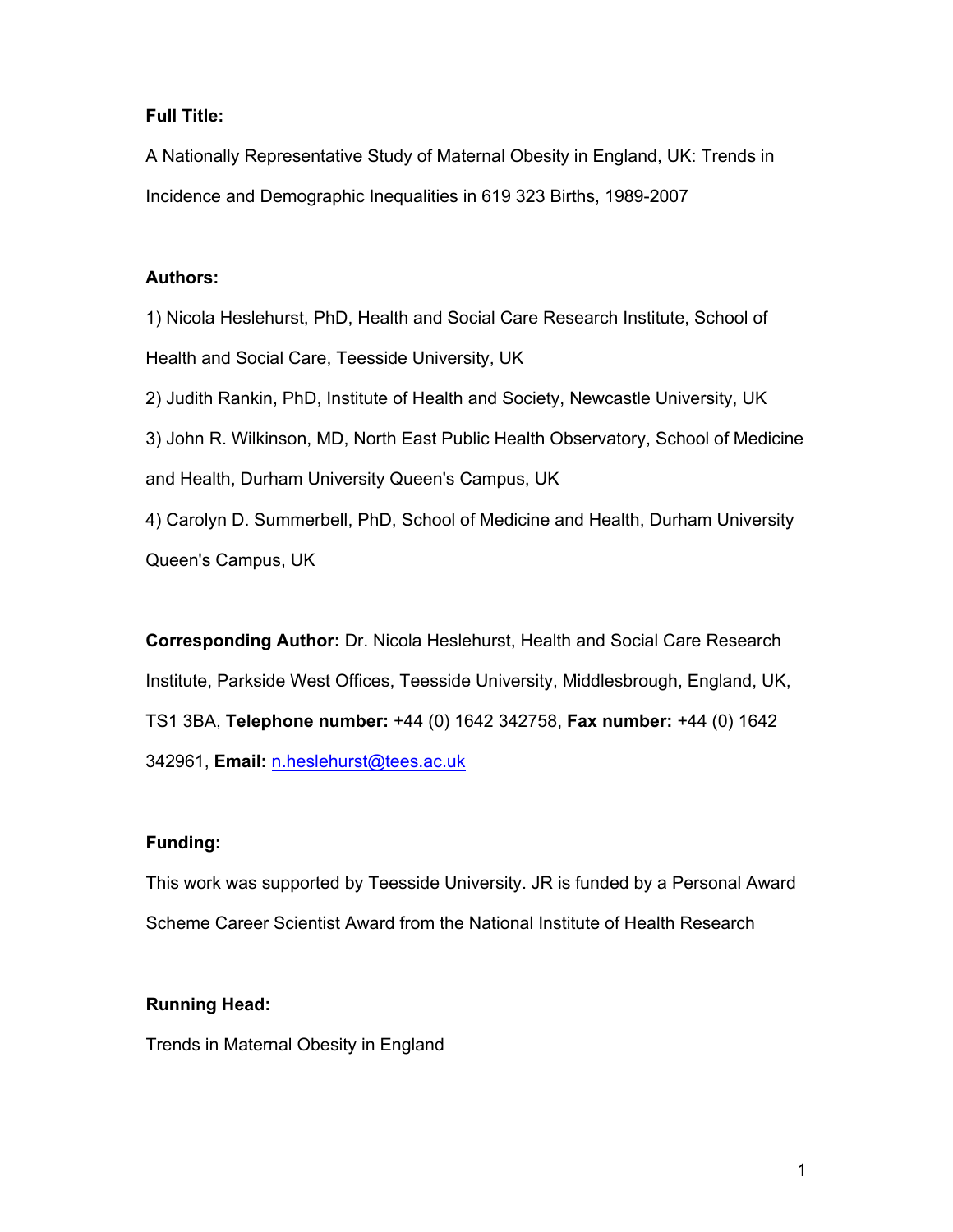#### **Abstract**

**Background:** There is an absence of national statistics for maternal obesity in the UK. This study is the first to describe a nationally representative maternal obesity research dataset in England.

**Design:** Retrospective epidemiological study of first trimester obesity **Methods:** Data from 34 maternity units were analysed, including 619 323 births between 1989 and 2007. Data analysis included trends in first trimester maternal BMI status over time, and geographical distribution of maternal obesity. Population demographics including maternal age, parity, ethnic group, deprivation, and employment were analysed to identify any maternal obesity associated health inequalities. All demographics were tested for multicollinearity. Logistic regression analyses were adjusted for all demographics as confounders.

**Results:** First trimester maternal obesity is significantly increasing over time, having more than doubled from 7.6% to 15.6% over the 19 years (p<0.001), and shows geographic variation in incidence. There are also demographic health inequalities associated with maternal obesity, including increased odds of being obese with increasing age, parity, black ethnic group, and deprivation. There is also an association between morbid obesity and increased levels of unemployment. **Conclusions:** The increase in maternal obesity has serious implications for the health of mothers, infants, and service providers, yielding an additional 47 500 women per year requiring high dependency care in England. The demography of women most at risk of first trimester obesity highlight health inequalities associated

**Key Words:** Maternal Obesity, Pregnancy, Body Mass Index, Health Inequalities, Epidemiology

with maternal obesity which urgently needs to be addressed.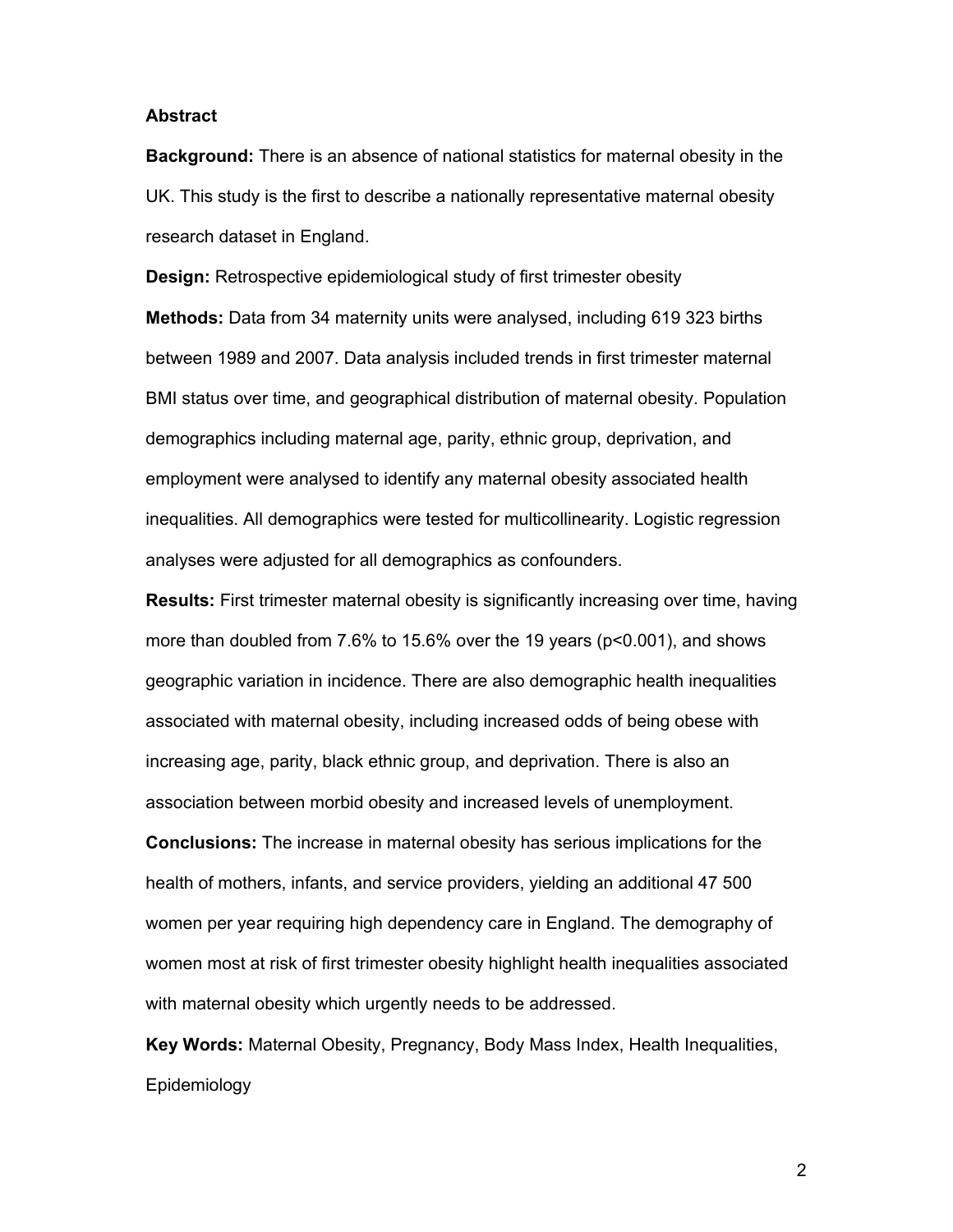### **Introduction**

The Health Survey for England (HSE) reported an increase in obesity among women of childbearing age from 12.0% in 1993 to 18.5% in 2006 (1). The Confidential Enquiry into Maternal and Child Health (CEMACH) also reported that of all mothers who died during 2000-2002 in the UK, 30% were obese (BMI>30kg/m $^2$ ) (2). Between 2003-2005, more than half of all mothers who died were overweight or obese (BMI>25kg/m<sup>2</sup>), with over 15% being morbidly obese (BMI>40kg/m<sup>2</sup>), or super morbidly obese (BMI>50kg/m<sup>2</sup>) (3). Despite the HSE and CEMACH data suggesting that obesity in pregnancy is increasing, there is a paucity of national or international statistics on the true incidence.

Three UK studies have demonstrated that the incidence of maternal obesity has increased from 3.2% to 8.9% between 1990 and 1999 in Cardiff (4), from 9.4% to 18.9% between 1990 and 2002/4 in Glasgow (5), and from 9.9% to 16.0% between 1990 and 2004 in Middlesbrough (6). The scale of obesity in the pregnant population on an international level has also been summarised as being between 1.8% and 25.3% according to data from published studies (7). However there are difficulties with direct comparison of the international data due to the variation in the definition of obesity, the differences in time periods of the published studies, and the majority of studies representing regions of the United States and Australia.

This study is the first to compile a national level dataset of maternal BMI, and to identify trends in maternal BMI over time, and demographic inequalities relating to maternal BMI on a national and regional level in England.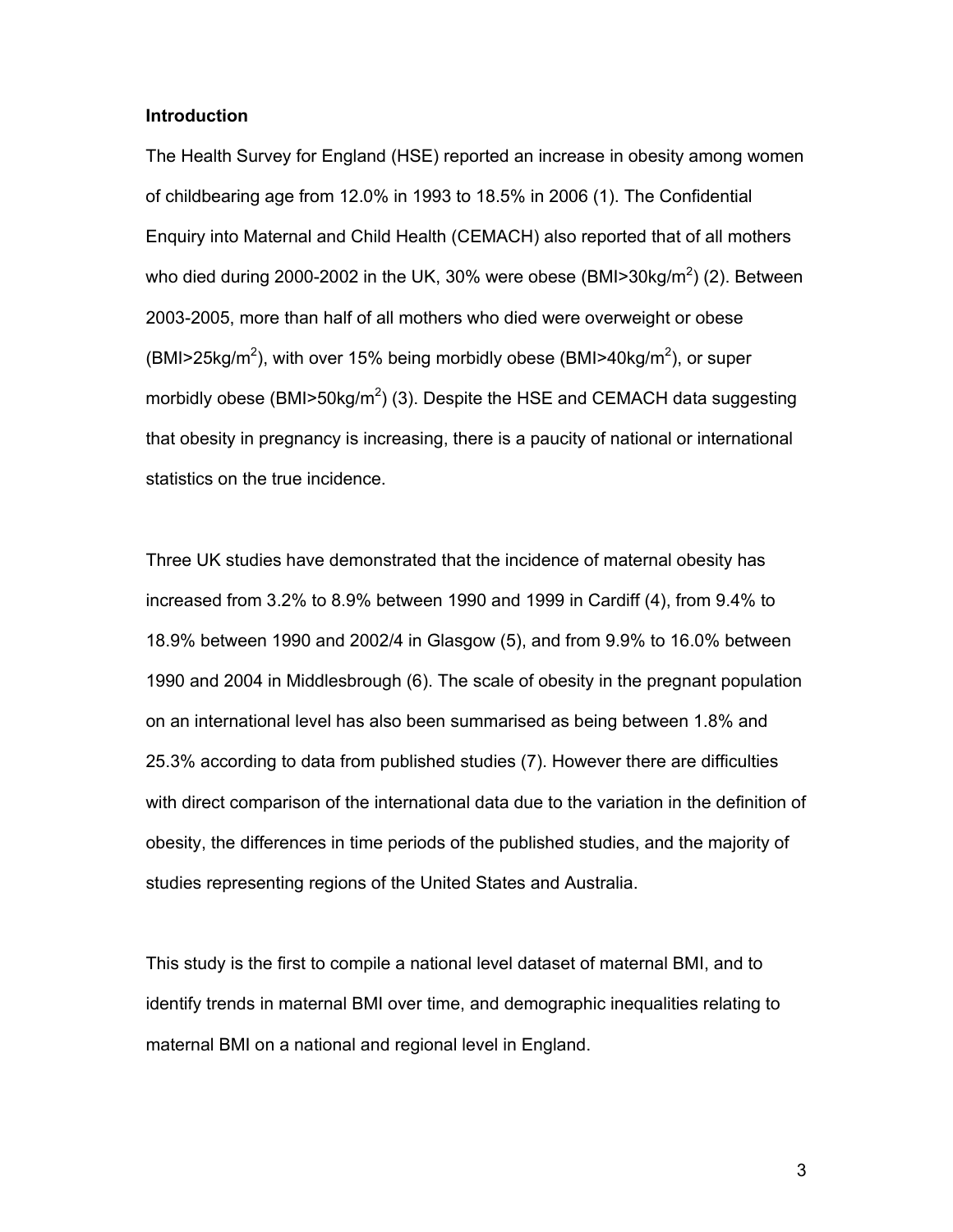### **Methods**

A survey of routine electronic data collection of anthropometric measurements in pregnant women was carried out among all NHS maternity units in England (n=243) in 2006 (89% response). One hundred and thirty five maternity units reported collecting anthropometric data electronically, and 58 of these indicated that they wanted to participate in the study. Forty nine maternity units (32 NHS Trusts) were sampled as they reported collecting all data items required for the study electronically. Eight NHS Trusts were later excluded from the study: three due to incorrect reporting of data collection; two due to inadequate BMI records; one due to R&D approval not being completed in time; one due to staff shortages; and one due to staff changes. Thirty-seven maternity units (24 NHS Trusts) were included in the final sample. The demographics of women of childbearing age in the local authorities of the maternity units recruited into the study were compared with the demographics of women of childbearing age in England using the national census (8) and Index of Multiple Deprivation (9) reference data, and the population was found to be nationally representative.

NHS MREC approval was granted and R&D approval was gained from all NHS Trusts that provided the data for the study. Anonymised retrospective data was provided by the maternity units for all complete years of electronic data collection in their unit, and the data ranged from  $1<sup>st</sup>$  January 1989 to 31 $<sup>st</sup>$  December 2007. Data</sup> were excluded when the booking BMI or gestational age could not be calculated; the BMI was unrealistic (10); and when the gestational age at booking was unrealistic (based on a combination of clinical expertise and the NICE induction of labour clinical guidelines (11)). Previous research identified a lag effect between obesity in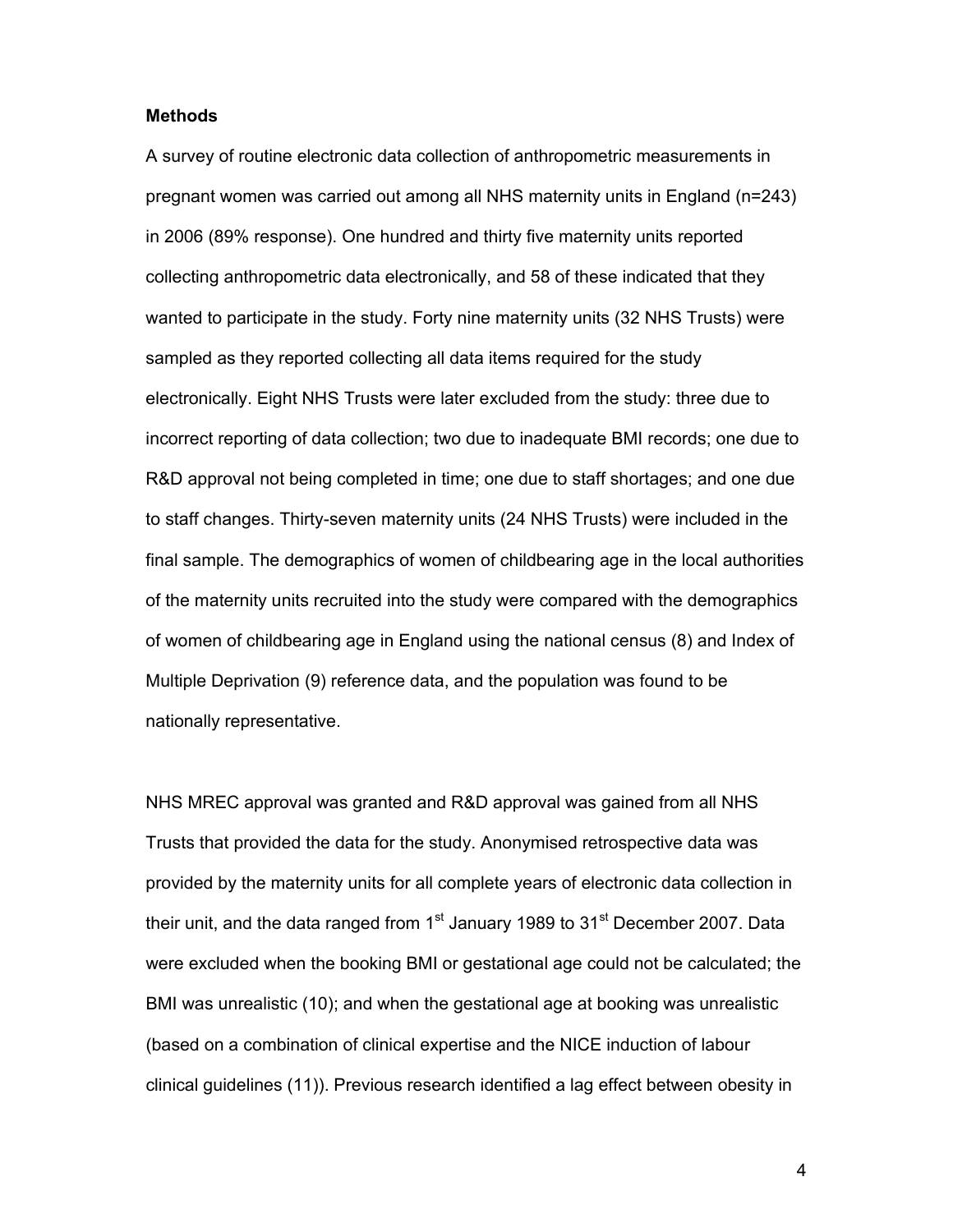the pregnant population when compared with the general population of women of childbearing age (6). This phenomenon was potentially due to the exclusion of late bookers, which theoretically included a large proportion of the target population of obese women in pregnancy. This study adjusted for naturally incurred weight gain of late bookers (women who booked after their first trimester) using published data on BMI change per gestational week (12), rather than excluding late bookers and potentially excluding a large proportion of the obese population.

### Data Analysis: Trends in Obesity Incidence over Time

Women were grouped based on their BMI into the WHO categories of underweight, ideal, overweight, and obese (13). Obesity subgroups were also analysed using the definitions of moderately obese, severely obese, morbidly obese, and super morbidly obese. The CHI squared test for trend (CHI $^2$ <sub>1</sub>) was used to investigate significant changes in proportions of BMI groups over time. The data did not require adjustment for age as there was no significant change in population age over time (range in mean age over time 27 years, SD 5, and 29 years, SD 6).

#### Data Analysis: Geographical Distribution of Maternal Obesity

The data were grouped into geographical region using the Ordinance Survey Government Office Region (GOR) boundaries. There are nine GORs in England ranging in population size from 2.5 million to 8 million (14). These boundaries are used for a range of administrative functions, and apart from one, are co-teminus with Strategic Health Authorities. The current trends in BMI groups for each region were calculated using the data for 2007 to identify any regional variation in maternal obesity incidence (with the exception of the two NHS Trusts that could not provide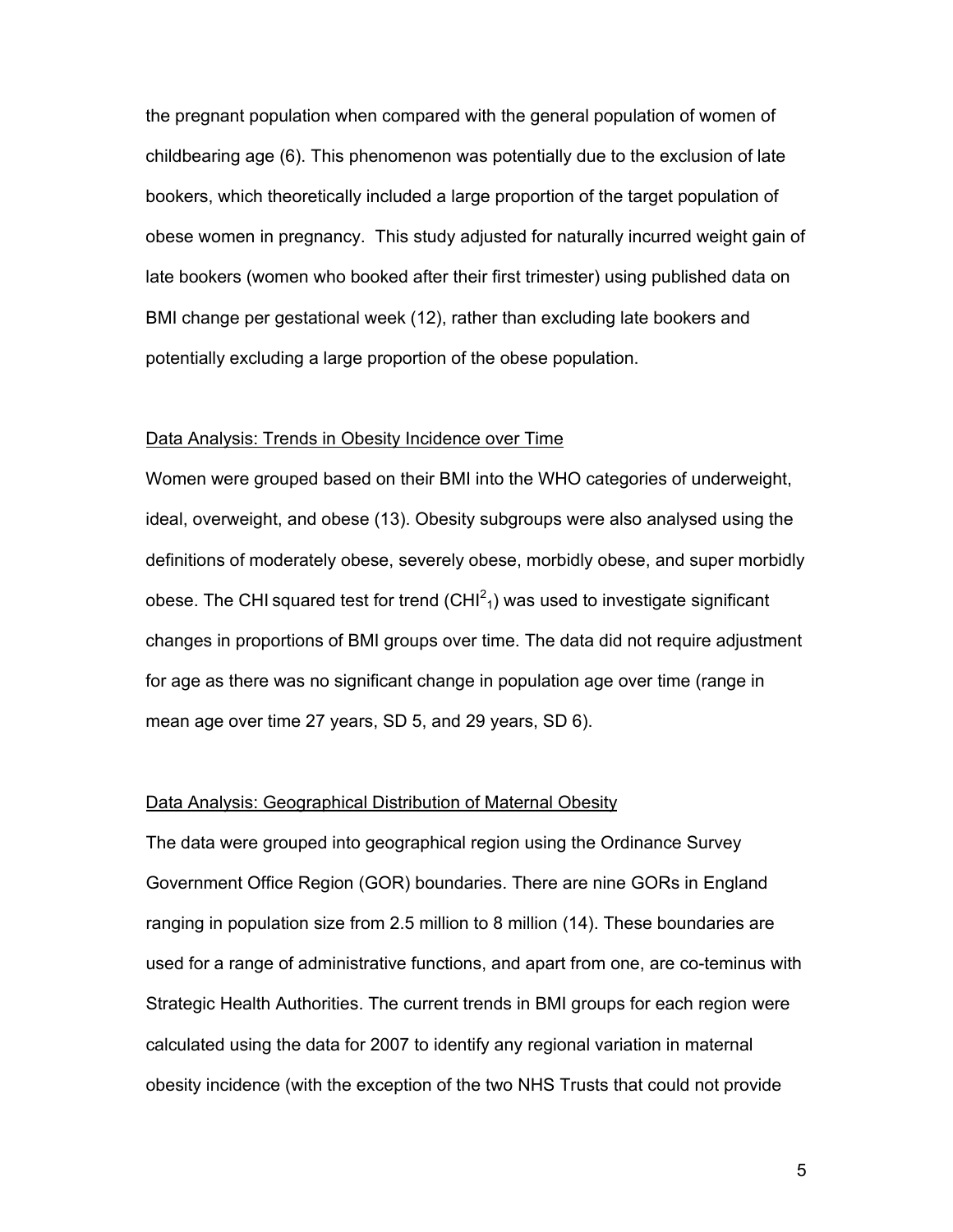2007 data and therefore 2006 data were used). Statistical significance in the distribution of BMI Groups was analysed using CHI<sup>2</sup>.

#### Data Analysis: Demographic Inequalities and Maternal BMI

Logistic regression was carried out to analyse the relationship between BMI and demographic variables. Age and parity were continuous data, and ethnic group and employment were grouped based on the national census (8). Deprivation quintiles utilised postcode and the index of multiple deprivation (9). The rank of deprivation ranges from 1 (most deprived) to 32,482 (least deprived), and quintiles for the study group were defined in equal proportions. CHI $^2$  was used to test for an independent association between predictor variables and BMI group, and multicollinearity tests were carried out using linear regression diagnostics and Pearson's r correlation tests. No multicollinearity was present between the predictor variables, and therefore all were included in the final regression model.

### **Results**

Data were provided for a total of 738 307 deliveries. Following exclusions (16.1%), 619 323 deliveries remained. Some individual cases fulfilled multiple exclusion criteria. The leading reason for exclusion was insufficient data provided to calculate the BMI (88.9%). The characteristics of the included population are described in Table 1.

The pregnancy population change in BMI over time between the start and end year of study is shown in Figure 1. This illustrates a substantial drop in the ideal BMI range, and a population shift to the right with increasing levels of obesity.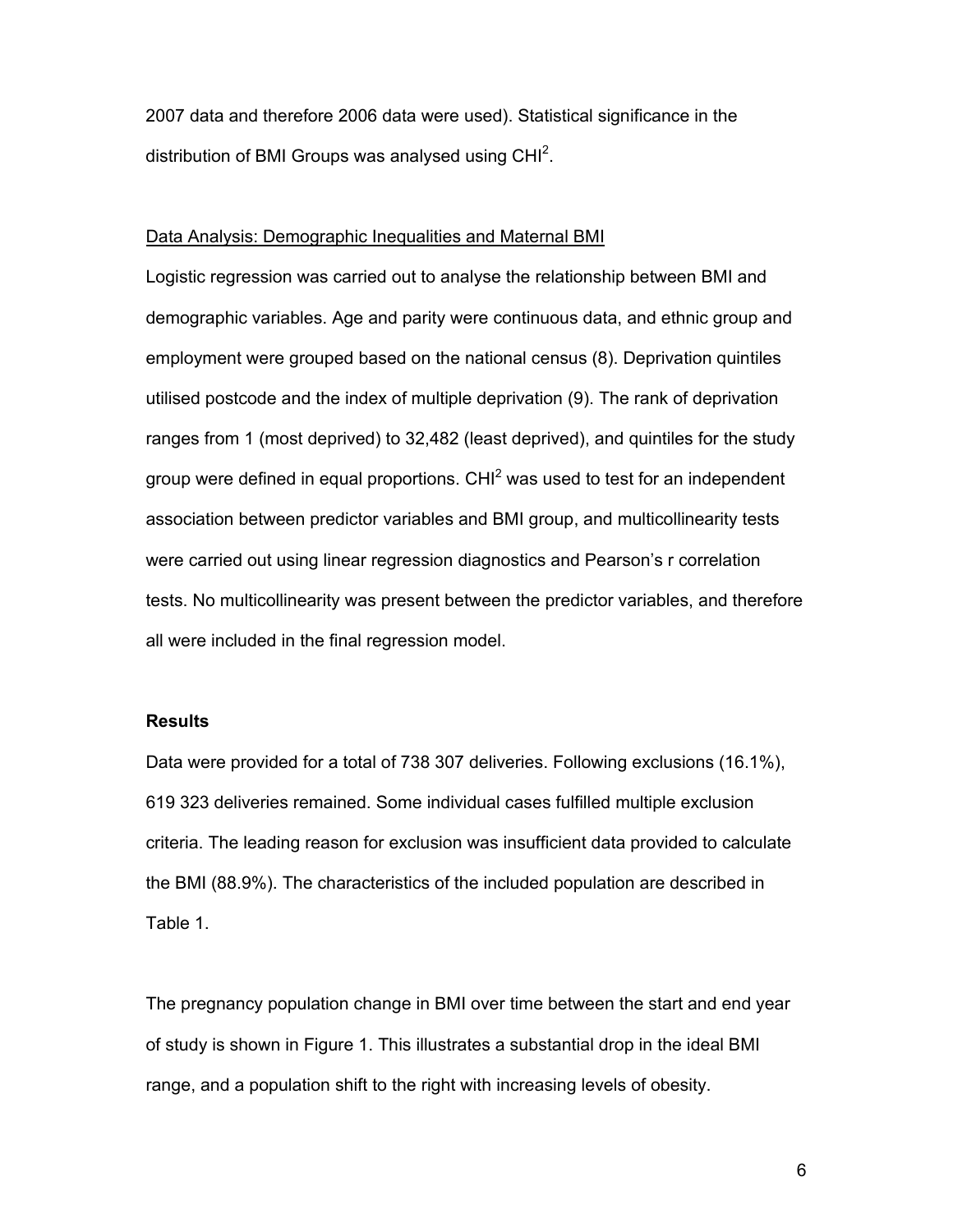There was a significant trend in the proportion of women in each BMI group over time (Table 2). The increase in the proportion of women who are obese has doubled from 8% to 16% over the 19 years studied (p<0.001), whilst there has been a 12% decrease in the ideal BMI group from 66% to 54% (p<0.001). Although the CHI $^2$ <sub>1</sub> for underweight was significant with a minimum of 3.9% and a maximum of 6.2% of the population (p<0.001), overall it fluctuated around 5%. There was also a significant trend in the incidence of overweight with a gradual increase of  $4\%$  (p<0.001). A significant trend over time was also found for the obesity subgroups. The majority of the obese population in this study are moderately obese and there has been a 4.3% increase in the proportion of women in this group, from 5.7% to 10% (p<0.001). The increase in the remaining subgroups is proportionately lower and decreases as the severity of obesity increases. However, when comparing the rate of increase from 1989 to 2007 the relationship is seen to be increasing at the most rapid rate within the morbidly obese group; moderately obese 1.75, severely obese 2.71, morbidly obese 4.0, super morbidly obese 3.6.

Trends in this study were compared with women of childbearing age using HSE data (Figure 2), which shows a lag effect between the two populations. Trend lines were modelled for the data as a time series (with time points from 1-19 being the equivalent of 1989-2007), and the obese pregnancy population trend line shows a good fit with an exponential model (R $^{2}$ =0.9695), indicating that the increasing rates over time are accelerating rather than increasing in a linear fashion.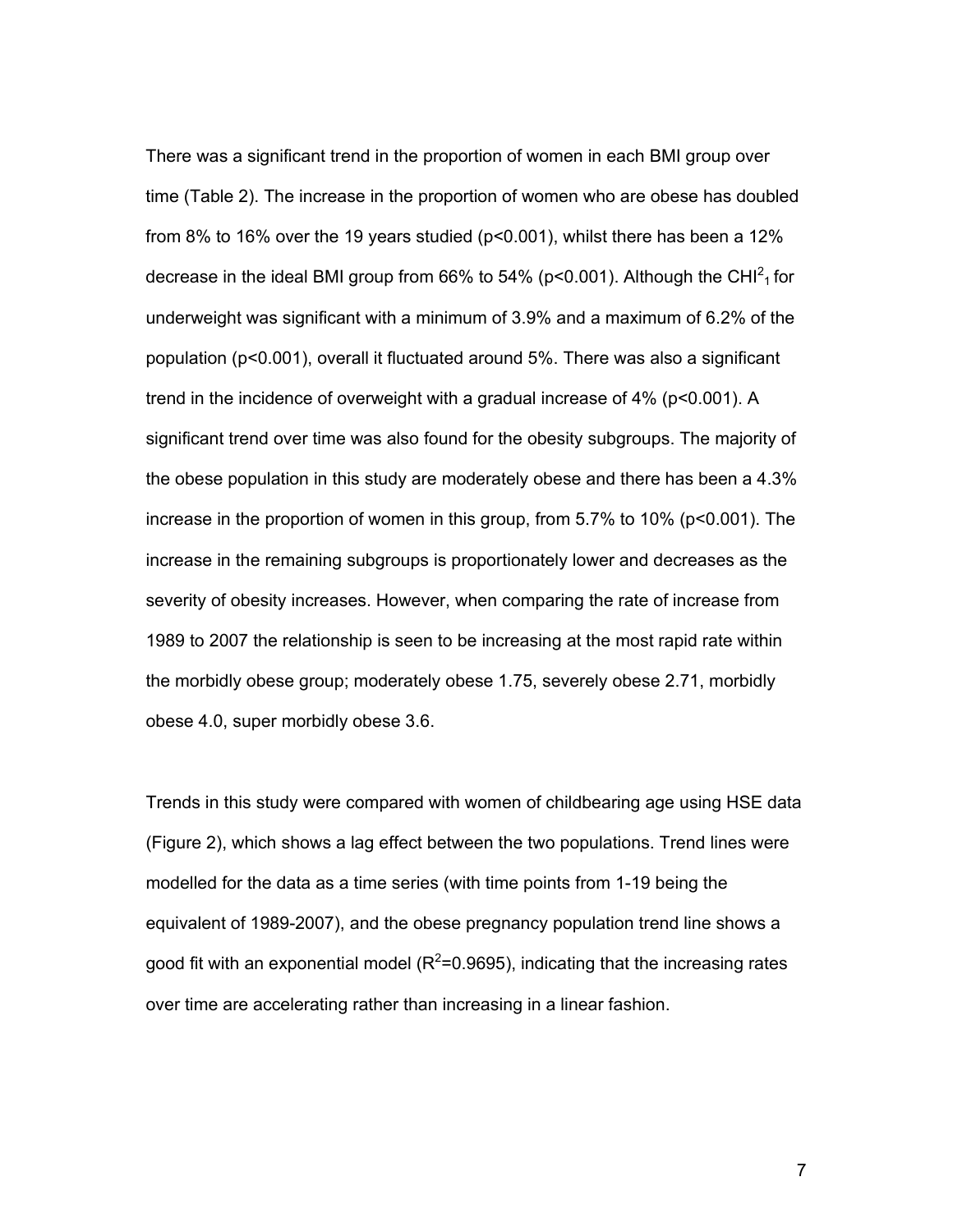The NHS Trusts that provided data included representation of all GORs with the exception of East Midlands, and there was a significant relationship between maternal BMI and GOR (CHI<sup>2</sup> = 826.2, p<0.001, 21 df). The incidence of first trimester obesity for the GOR's was compared with the obesity prevalence in the general population of women using HSE data. Incidence of obesity in the pregnant population was lower than in the general population of women for all regions, with a difference of 7.4% in the overall proportion for England, and ranging from a minimum difference of 5.8% to a maximum of 10.7% for the individual GOR's (Table 3). There are also different regional patterns of obesity in pregnancy when compared to the general population, although the West Midlands and the North East regions are in the top three for both populations. The East Midlands is the third most obese region for women in the general population, and HSE data shows that it has previously been the region with the highest prevalence of obesity in women (15). Based on regional trends in the HSE population data maternal obesity incidence, an estimation of maternal obesity incidence in the East Midlands was calculated to range between 16.3% to 21.2%, with a mean of 18.8%, placing it among the top four obese regions in the pregnancy population. Figure 3 illustrates the GOR's with higher than average, lower than average and equal to average incidence of maternal obesity.

The adjusted results of the logistic regression analysis for demographic predictors of maternal BMI groups are shown in Table 4. There is a significant increase in the odds of being overweight or obese with increasing parity and age. Overall women who were underweight, overweight, or obese were more likely to be employed (than unemployed, housewives or carers, or in education). This relationship did not remain significant when looking at the subgroups of obesity, where there was a significantly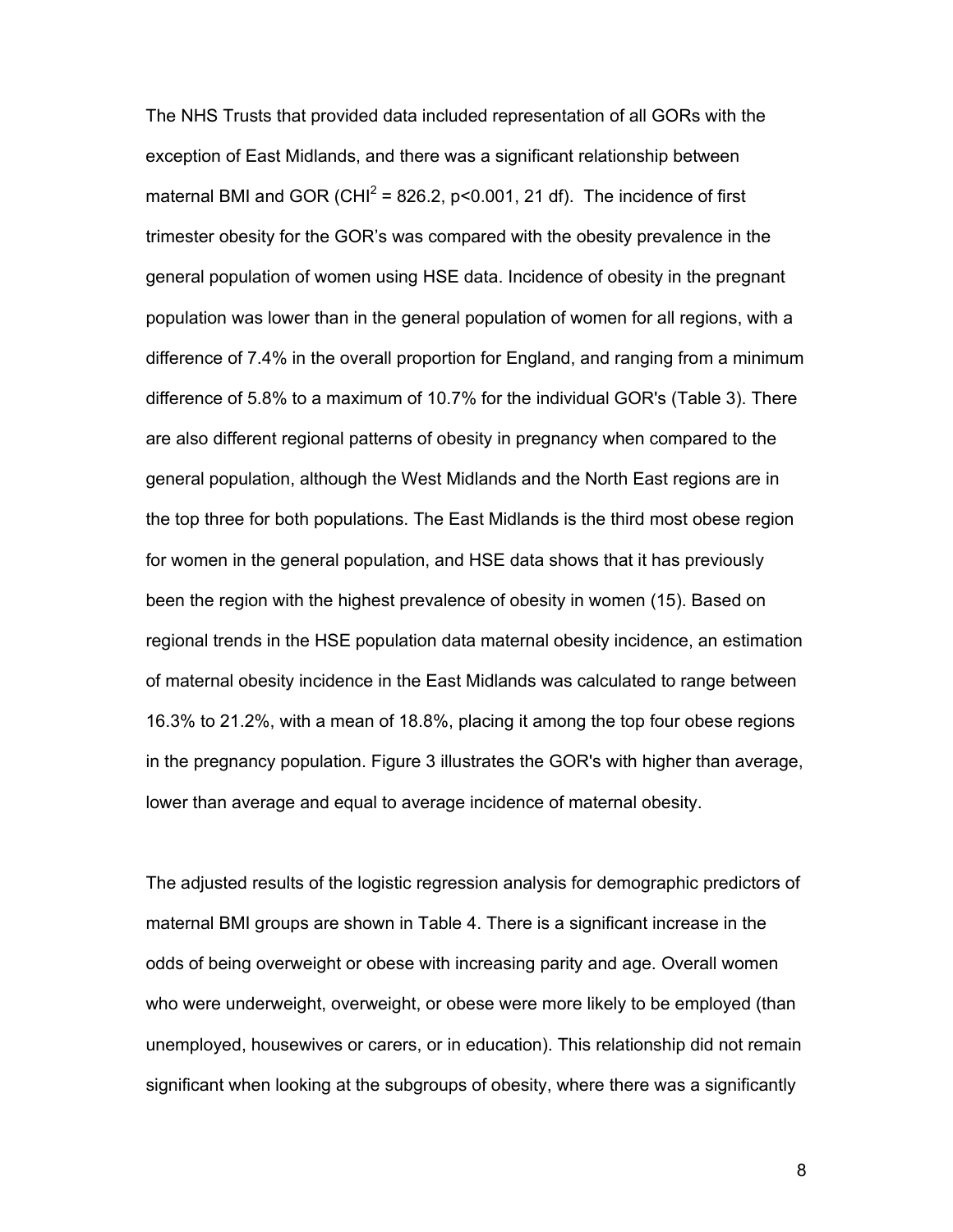increased odds of women being a housewife or carer if they were morbidly or super morbidly obese, and increased odds of being unemployed in women who were super morbidly obese. There were increased odds of women living in the more deprived quintiles throughout all BMI groups when compared with women of an ideal BMI. There were increased odds for overall obese women to be living in the most deprived quintile compared with the least deprived quintile, and when the subgroups of obesity were explored the relationship with deprivation was seen to increase as the level of obesity increased. The ethnic group Black/Black British was the only ethnic group to have increased odds of overweight and obesity. However, this relationship decreased with increasing levels of obesity, and the relationship was no longer significant in the super morbidly obese group.

### **Discussion**

The results of this first nationally representative study have shown that first trimester obesity is increasing with time, that there are geographical differences in the incidence of maternal obesity, and there are demographic health inequalities. The increasing rates of maternal obesity supports previous research carried out in the UK at individual maternity unit level (4-6), although the actual proportions vary.

The increase in the proportion of women who are obese over time has important implications. Additional numbers of women who are considered to be high risk results in additional care and support required during pregnancy. NICE guidance and CEMACH recommend that women with a BMI>30kg/m<sup>2</sup> should have consultant care rather than midwifery led care (3, 16), which places a massive burden on maternity unit resources. At a national level the change in the proportion of women who are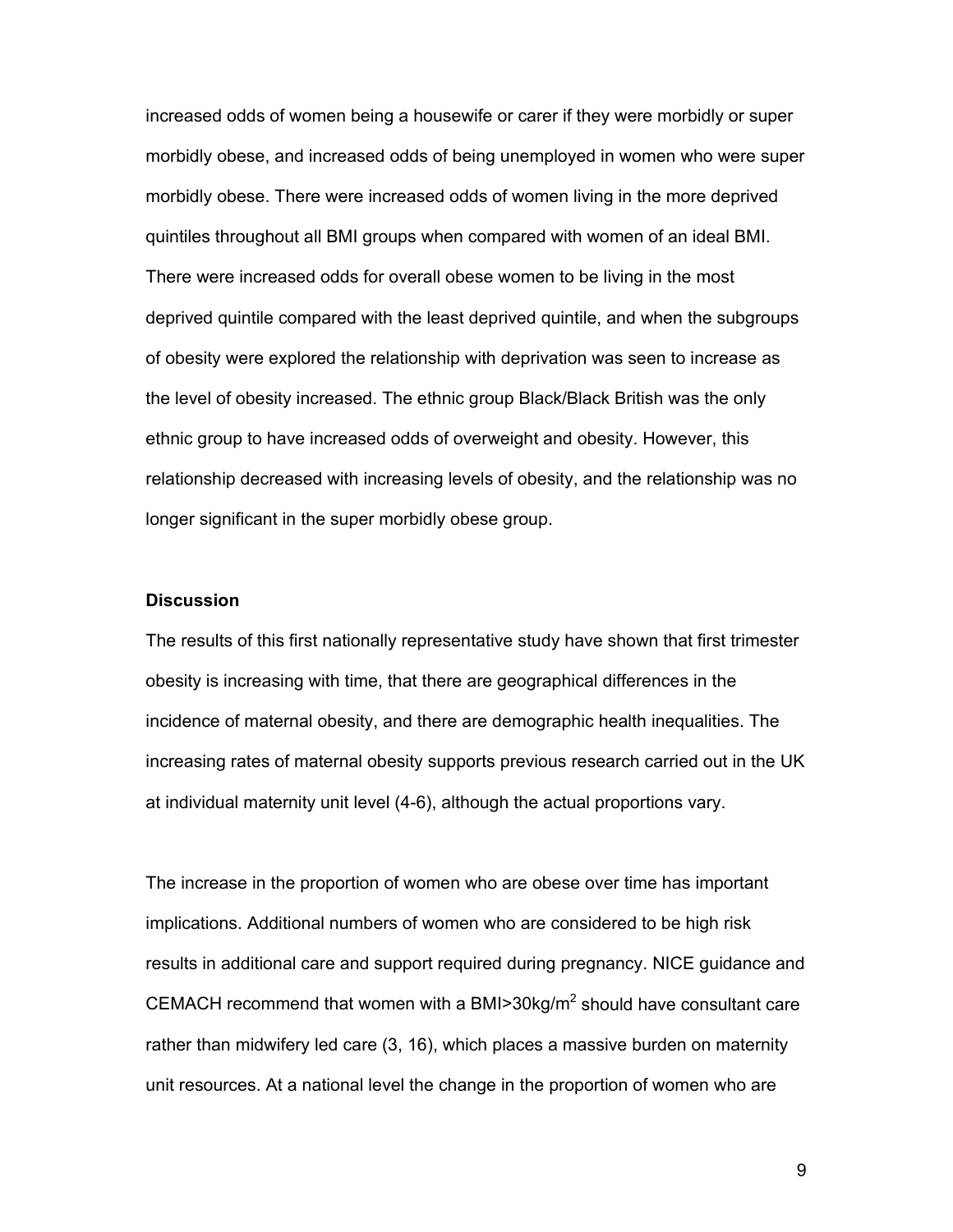obese has doubled from 45 064 to 92 501 women (using the average number of births per year for all 243 NHS maternity units in England, 592 960 (17)). Thus approximately 47 500 additional women will require high dependency care in England every year as a result of the change in BMI over time. The small proportional increases in the obesity subgroups also have considerable implications for maternity services. The increase in the proportion of moderately obese women by 4.3% over the 19 years results in an additional 25 500 women per year in England being in this BMI category, the 2.4% increase in the severely obese group results in an additional 14 000 women each year, the 1.2% increase in the morbidly obese group results in an additional 7 000 women each year, and the 0.2% increase in the super morbidly obese group results in an additional 1 000 women each year.

The increase in first trimester obesity has major implications to clinical practice with the increasing demand for high dependency care, and the management of complications that arise. The regional differences in the incidence of maternal obesity identified suggests that there will be inequalities with some maternity units feeling the strain of the increasing demand on service more than others. This is particularly evident for maternity services located in the West Midlands, Yorkshire and the Humber, the North East, and the East Midland regions of England.

The lag effect between the pregnancy and general population of women identified in this study has also been described in previous research (6). Previous research hypothesised that this may be related physiological factors hindering fertility in the obese population, and this may explain the existence of a lag effect identified in this study. There is a relationship between obesity and foetal loss (18), and this study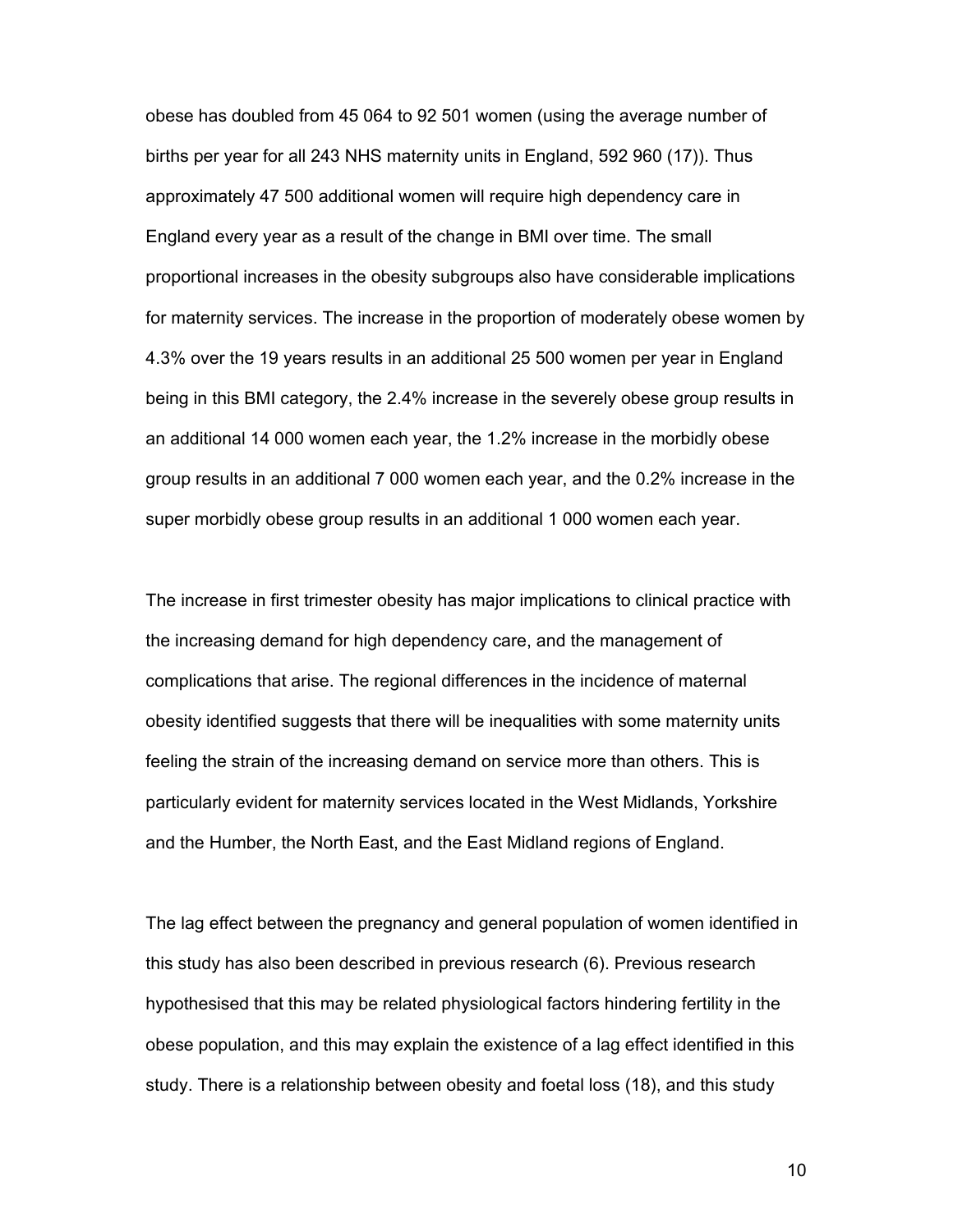utilised data on completed pregnancies rather than all pregnancies, due to the need to calculate the gestational age at booking from the gestational age at delivery. Thus, the results of this study may be an underestimation of maternal obesity, especially in light of the latest CEMACH report on perinatal mortality where mothers were obese in 22.9% of all late foetal loss, and 30.4% of stillbirths (18).

The demographic predictors of being obese in pregnancy highlight health inequalities that largely reflect previous research (6), particularly residing in areas of deprivation, which had the strongest relationship with obesity following adjustment for confounding variables. The additional analysis carried out in this study on the obesity subgroups shows a striking positive relationship with deprivation and increasing levels of obesity. Therefore women who have the highest clinical risk (super morbidly obese) are those facing the highest level of inequality. A certain degree of caution must be noted with the super morbidly obese group due to the limited size of this BMI group in comparison with the other BMI groups. However, overall the sample is large and the population characteristics are representative of women of childbearing age in the general population. The relationship with deprivation and inequalities in pregnancy is highlighted in the CEMACH reports, where deprivation is significantly related to maternal death(3). The 2007 report identified that women who live in the most deprived areas are five times more likely to die compared to women living in the least deprived areas (3), and this finding in conjunction with the strong links with increasing levels of obesity and deprivation pose major health inequality issues to women residing in the areas of greatest deprivation in England.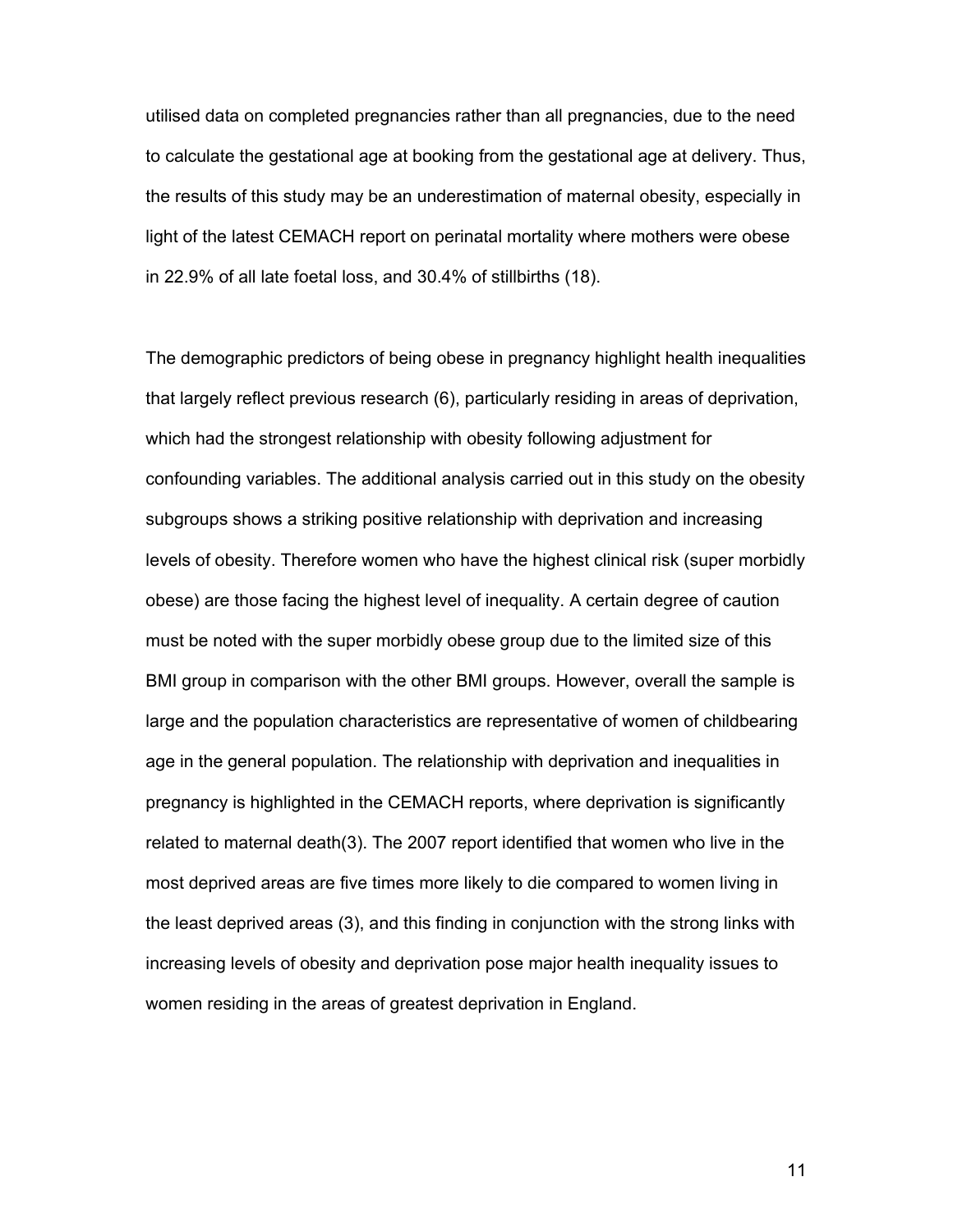Further inequalities exist with obesity, employment, and ethnic group. Although analysis of overall obesity (BMI>30kg/m<sup>2</sup>) shows that women are significantly less likely to be unemployed than employed, this result masks the relationship with increasing levels of obesity. There is a relationship with women being more likely to be unemployed or housewives/carers as the level of obesity increases, and this finding is supported in the HSE data for women in the general population where obesity was found to be related to unemployment in women following adjustment for confounding variables obese women were 33% more likely to be unemployed than non-obese women, and this rose to 55% for severely obese women (19). The impact of unemployment in pregnancy is also highlighted in the 2007 CEMACH report, which shows that a third of all women who died in pregnancy were either single and unemployed, or were unemployed with an unemployed partner (3).

The results for ethnic group show a positive relationship with obesity and women being Black/Black British, which is representative of the relationship with women in the general population, where Black African and Black Caribbean women have the highest prevalence of obesity (20). In addition, the latest CEMACH report also identified that Black African and Black Caribbean women had a higher risk of mortality during pregnancy when compared with white women (3). Interestingly this study identified a significantly reduced relationship with Asian women and being overweight or obese, and this remained for all obesity subgroups. As there is an increased relationship with obesity and Asian women in the general population (20), this finding was unexpected to some extent. This inverse relationship with Asian women and obesity may be due to the association between obesity and age in women, where obesity is most raised in post-menopausal women (15). This may be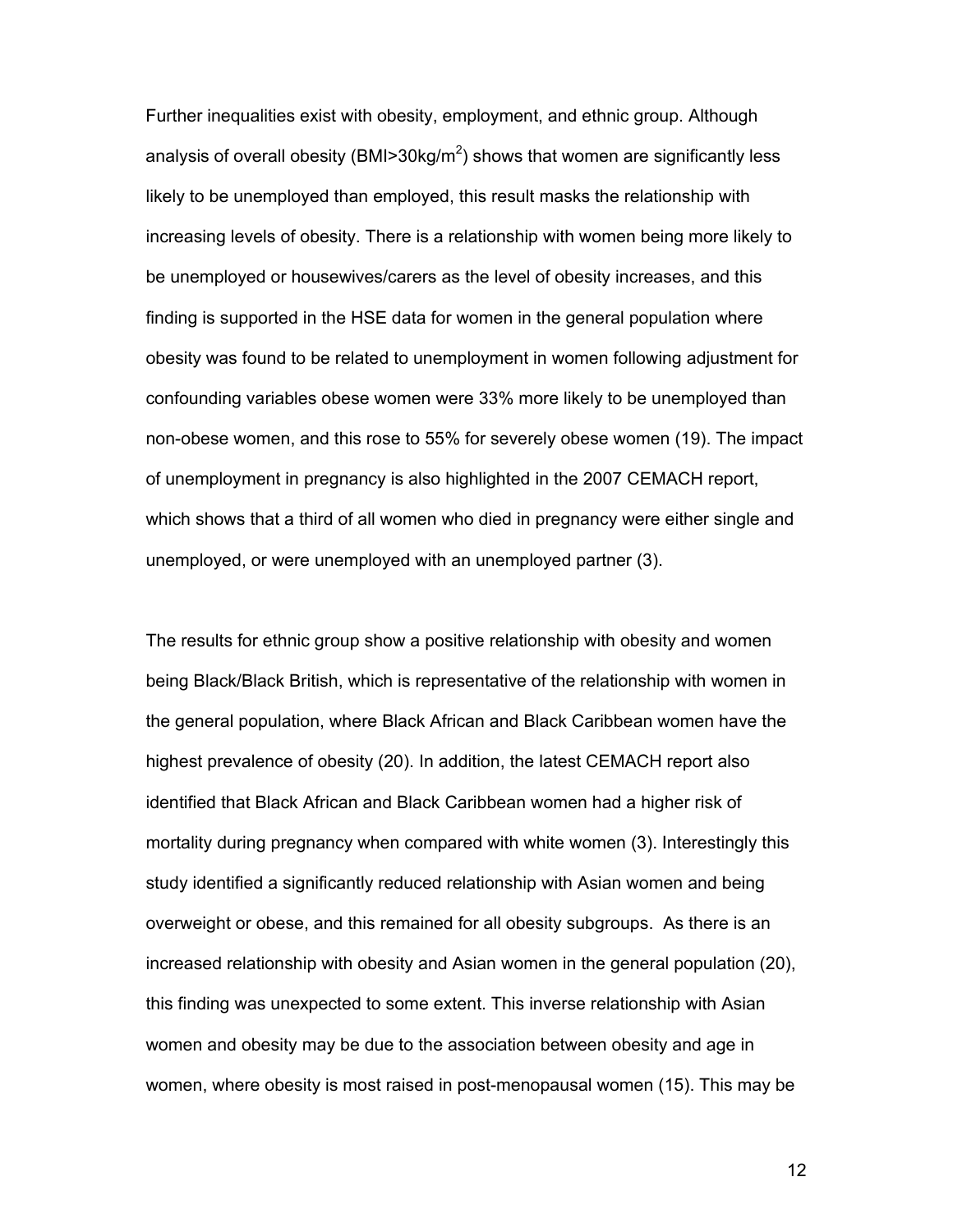more prominent in Asian women in the general population making obesity most prevalent in post-menopausal women, and therefore not being reflective of women of childbearing age and the pregnancy population. There could also be physiological implications relating specifically to obese Asian women resulting in a high proportion of obese Asian women having fertility problems and therefore excluding them from the pregnancy population. There is a relationship with infertility and central adiposity (21), and the HSE shows that women who are Bangladeshi and Pakistani have the highest risk ratio for having a waist-hip ratio over 0.85 (2.29 and 1.77 respectively when compared to the general population) (22).

The relationship with obesity and increasing age and parity is similar to that observed in previous research (6). These results also reflect the associations found in the general population, where increasing age and parity are linked with increasing levels of obesity (15), and pregnancy is a recognised life event in women in the promotion of obesity (23-25).

This is the first study to address maternal obesity on a national level, and the strengths of the study are in its large sample size, and the representativeness of the population when compared to England. The sample size has also allowed for the first opportunity to identify the trends in the obesity subgroups of moderately, severely, morbidly, and super morbidly obese (4-6).

The relationship between obesity, ethnic group, deprivation, and unemployment identified in this study indicate significant health inequalities in the demographics of those women most likely to be obese in pregnancy. In addition, the relationship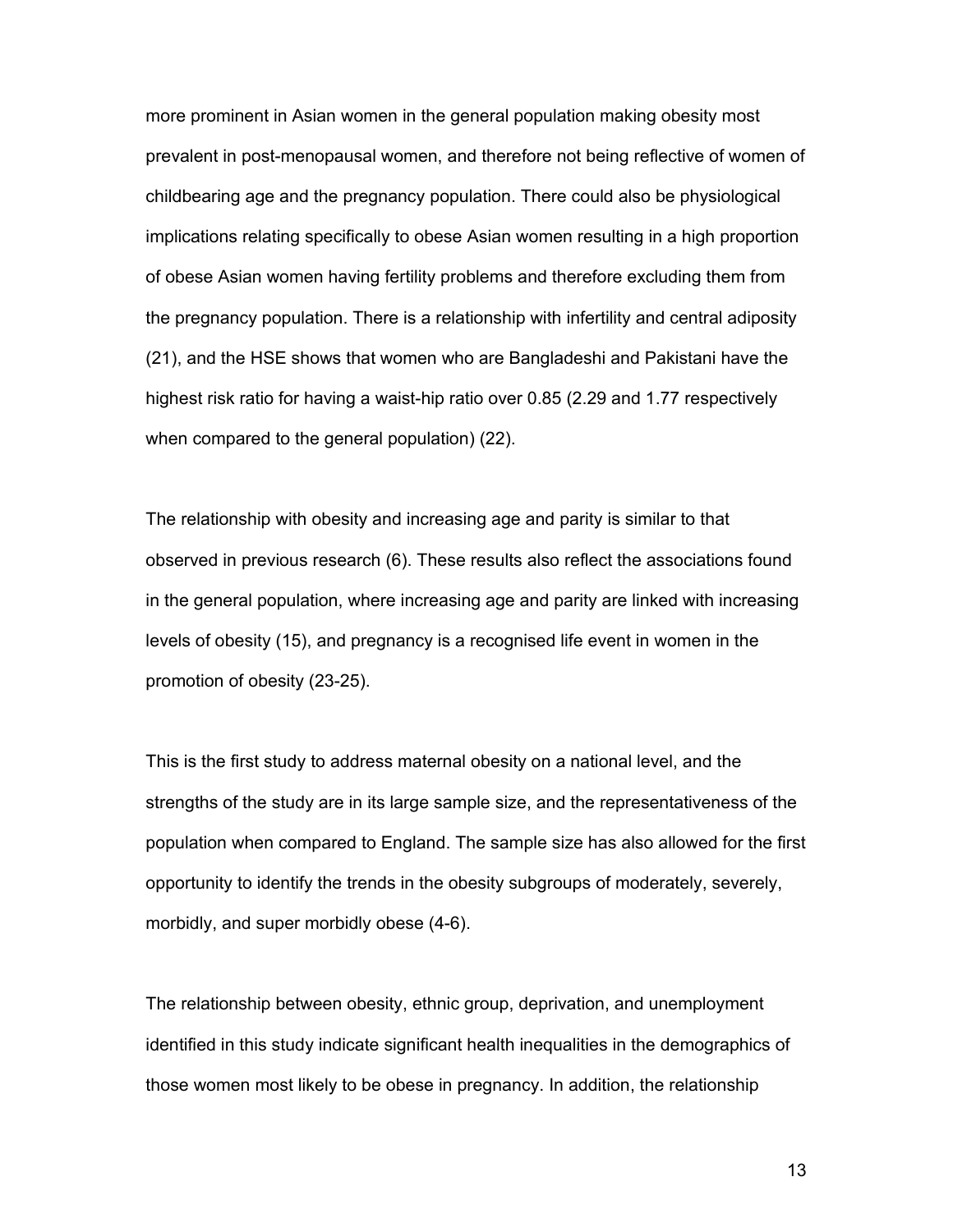between all of these factors, access to maternity services, and risk of maternal death highlights how closely linked the issues surrounding health inequalities are in pregnant women. Further national level research is required to identify the trends in Scotland, Wales, and Northern Ireland in order to gain a UK perspective on maternal BMI. Also, there is limited evidence on the effectiveness of interventions in tackling maternal obesity, and further research is required to identify ways to halt the yearly accelerating rise in maternal obesity incidence in England.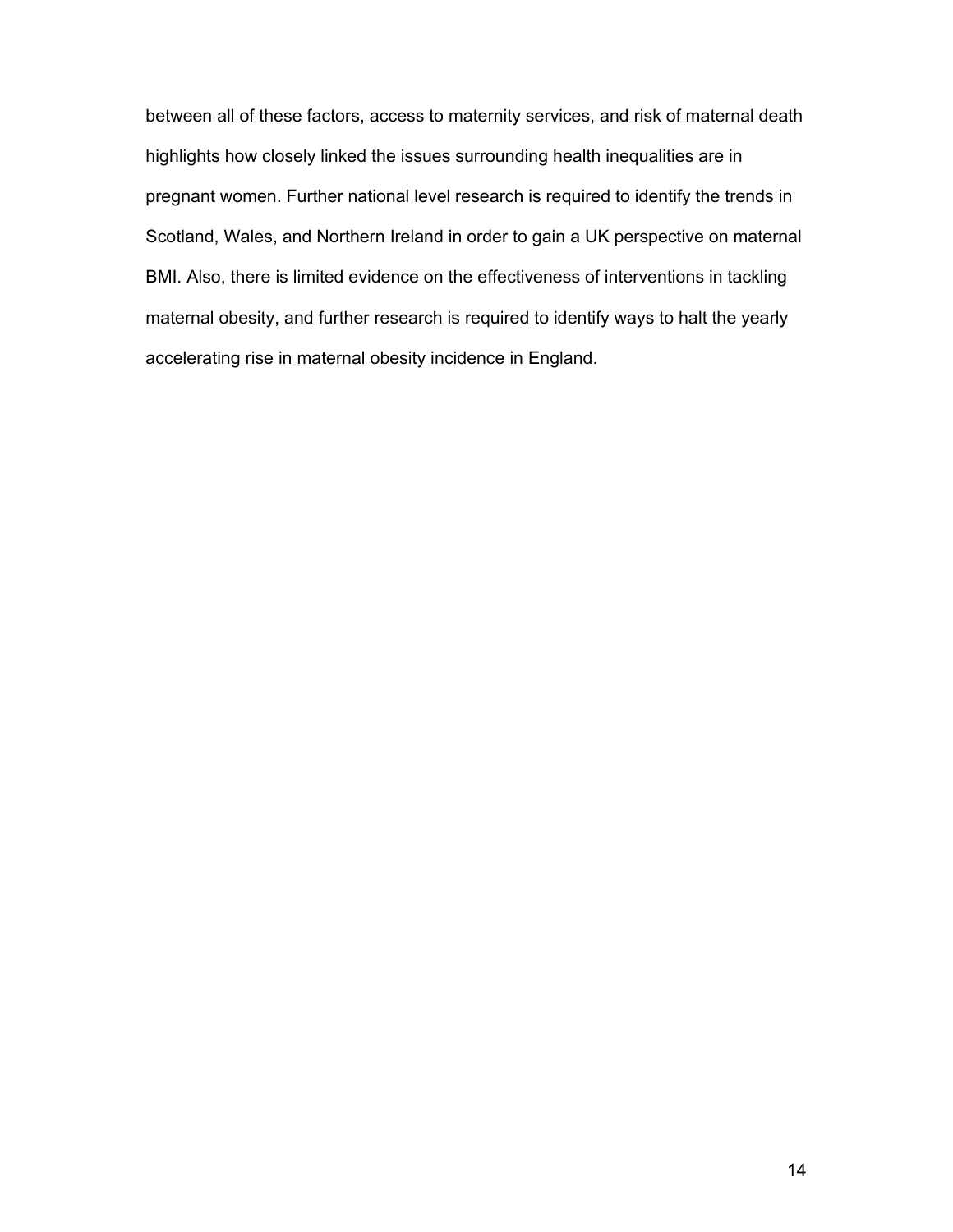# **Acknowledgements**

The authors would like to acknowledge Teesside University for sponsoring this study, the participating maternity units for providing the data, and staff at the North East Public Health Observatory.

## **References**

- 1. Information Centre. Statistics on Obesity, Physical Activity and Diet: England, January 2008. In: Government Statistical Service (ed). The Information Centre, 2008.
- 2. Confidential Enquiry into Maternal and Child Health. Why mothers die 2000- 2002. RCOG:London 2004.
- 3. Lewis G. The Confidential Enquiry into Maternal and Child Health (CEMACH). *Saving Mothers' Lives: Reviewing maternal deaths to make motherhood safer - 2003-2005.* The Seventh Report on Confidential Enquiries into Maternal Deaths in the United Kingdom. London: CEMACH, 2007.
- 4. Usha Kiran TS, Hemmadi S, Bethel J, Evans J. Outcome of pregnancy in a woman with an increased body mass index. *BJOG: An International Journal of Obstetrics & Gynaecology* 2005; **112:** 768-772.
- 5. Kanagalingam MG, Forouhi NG, Greer IA, Sattar N. Changes in booking body mass index over a decade: retrospective analysis from a Glasgow Maternity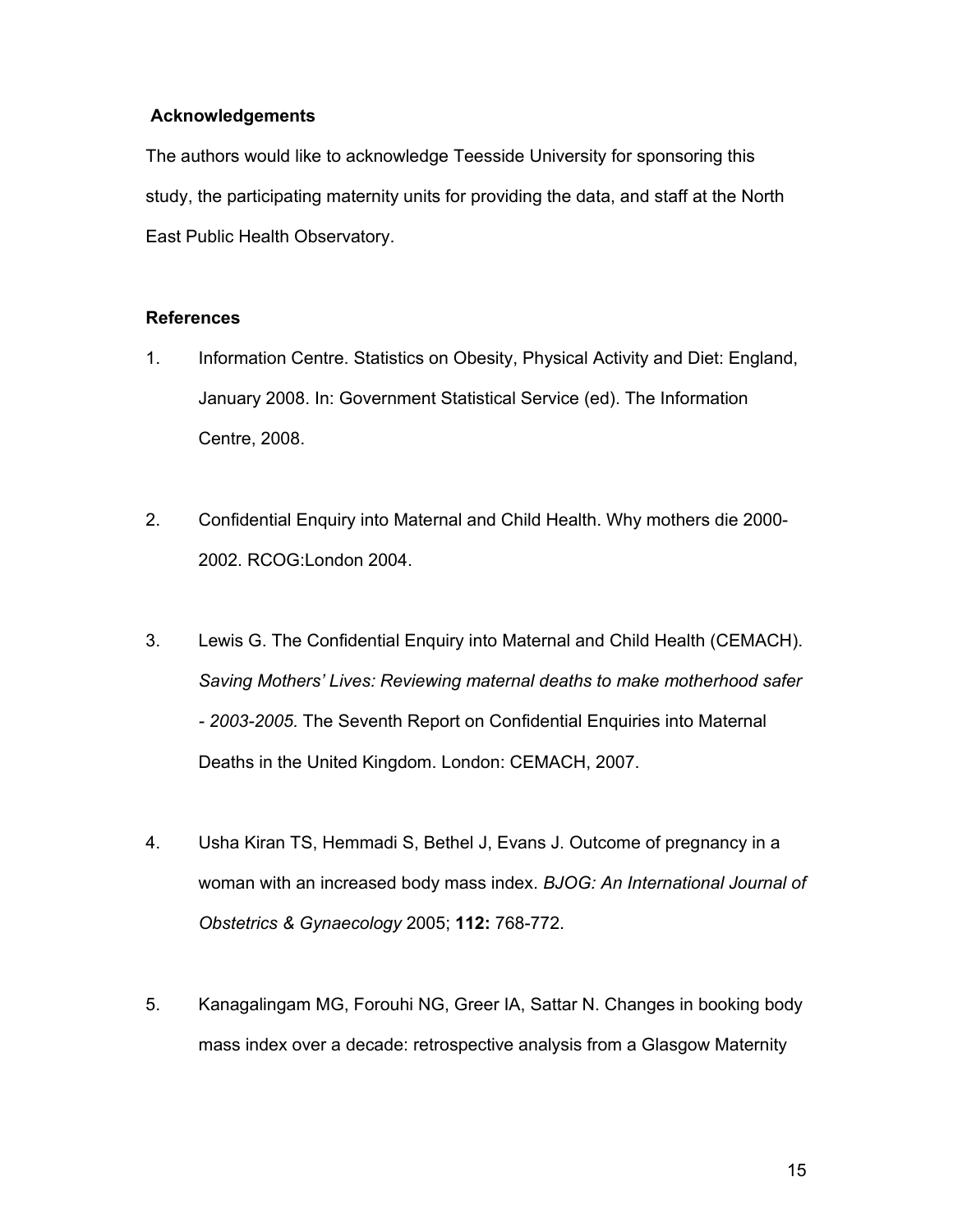Hospital. *BJOG: an International Journal of Obstetrics and Gynaecology* 2005; **112:** 1431–1433.

- 6. Heslehurst N, Ells LJ, Simpson H, Batterham A, Wilkinson J, Summerbell CD. Trends in maternal obesity incidence rates, demographic predictors, and health inequalities in 36 821 women over a 15-year period. *BJOG: an International Journal of Obstetrics & Gynaecology* 2007; **114:** 187-194.
- 7. Guelinckx I, Devlieger R, Beckers K, Vansant G. Maternal obesity: pregnancy complications, gestational weight gain and nutrition. *Obesity Reviews* 2008; **9:** 140-150.
- 8. Census. Standard Tables: ST001 Age by Sex and Marital Status, ST028 Sex and Age by Economic Activity, ST101 Sex and Age by Ethnic Group, ST007 Age of FRP (Family Reference Person) and Number and Age of Dependent Children by Family Type. Office of National Statistics, 2001.
- 9. Index of Multiple Deprivation. The English Indices of Deprivation. Department of Communities and Local Government, 2007.
- 10. Henry CJK. Body mass index and the limits of human survival. *European Journal of Clinical Nutrition* 1990; **44:** 329-335.
- 11. National Institute for Health and Clinical Excellence. Induction of labour clinical guideline 070: An update of NICE inherited clinical guideline D.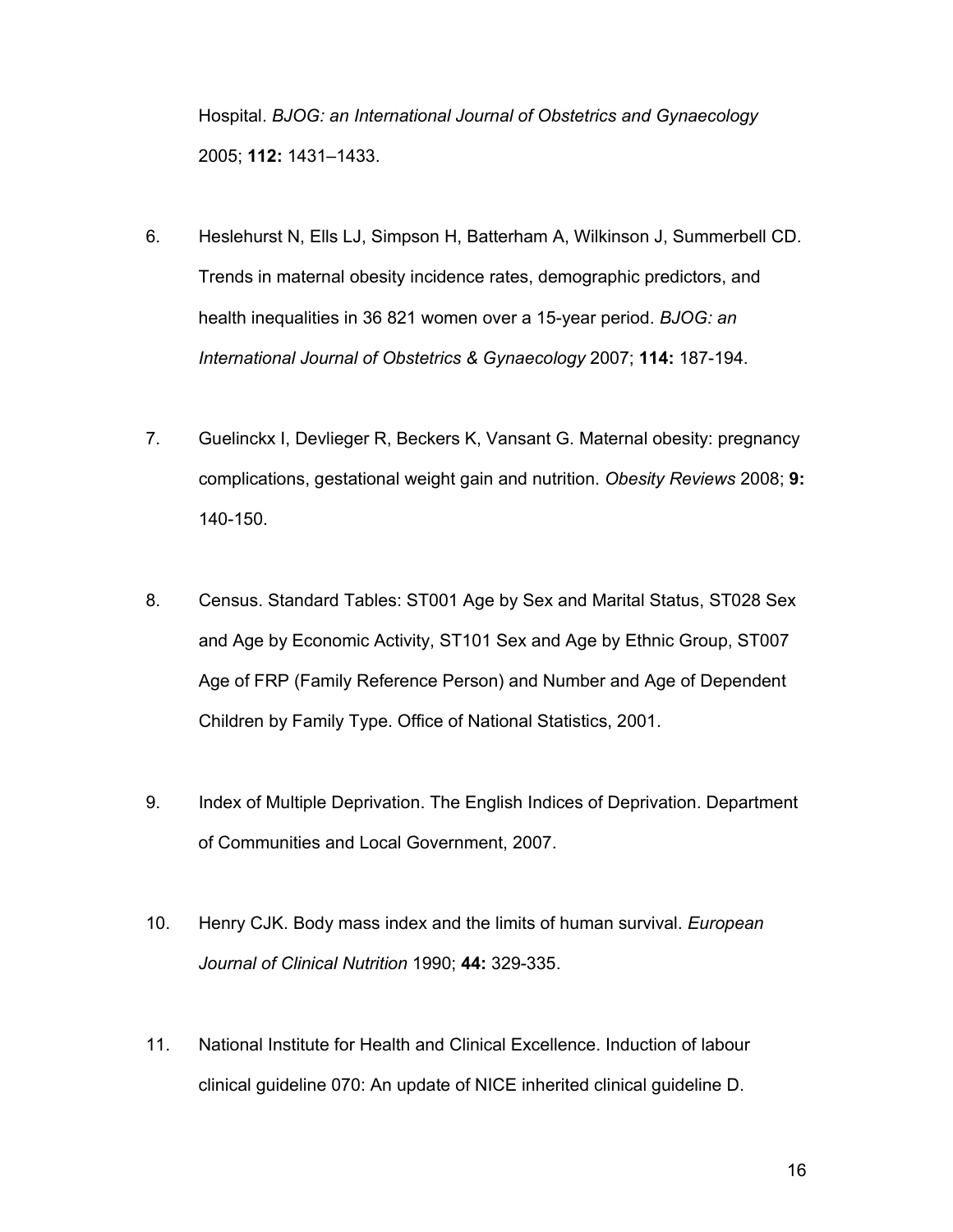Department of Health National Collaborating Centre for Women's and Children's Health:London, 2008.

- 12. Ochsenbein-Kolble N, Roos M, Gasser T, Huch R, Huch A, Zimmermann R. Cross sectional study of automated blood pressure measurements throughout pregnancy. *BJOG: an International Journal of Obstetrics & Gynaecology* 2004; **111:** 319.
- 13. World Health Organisation. Obesity; Preventing and Managing the Global Epidemic. . 1998.
- 14. Office of National Statistics. Population size: by country and government office region, UK, 2004. DirectGov, 2005.
- 15. Department of Health. Health Survey for England 2003. HMSO: London, 2004.
- 16. National Institute for Health and Clinical Excellence. Antenatal Care: Routine care for the healthy pregnant woman. 2008.
- 17. Birth Choice UK. http://www.birthchoiceuk.com/. [Accessed16/06/2007].
- 18. Confidential Enquiry into Maternal and Child Health. Perinatal Mortality 2005. CEMACH, 2007.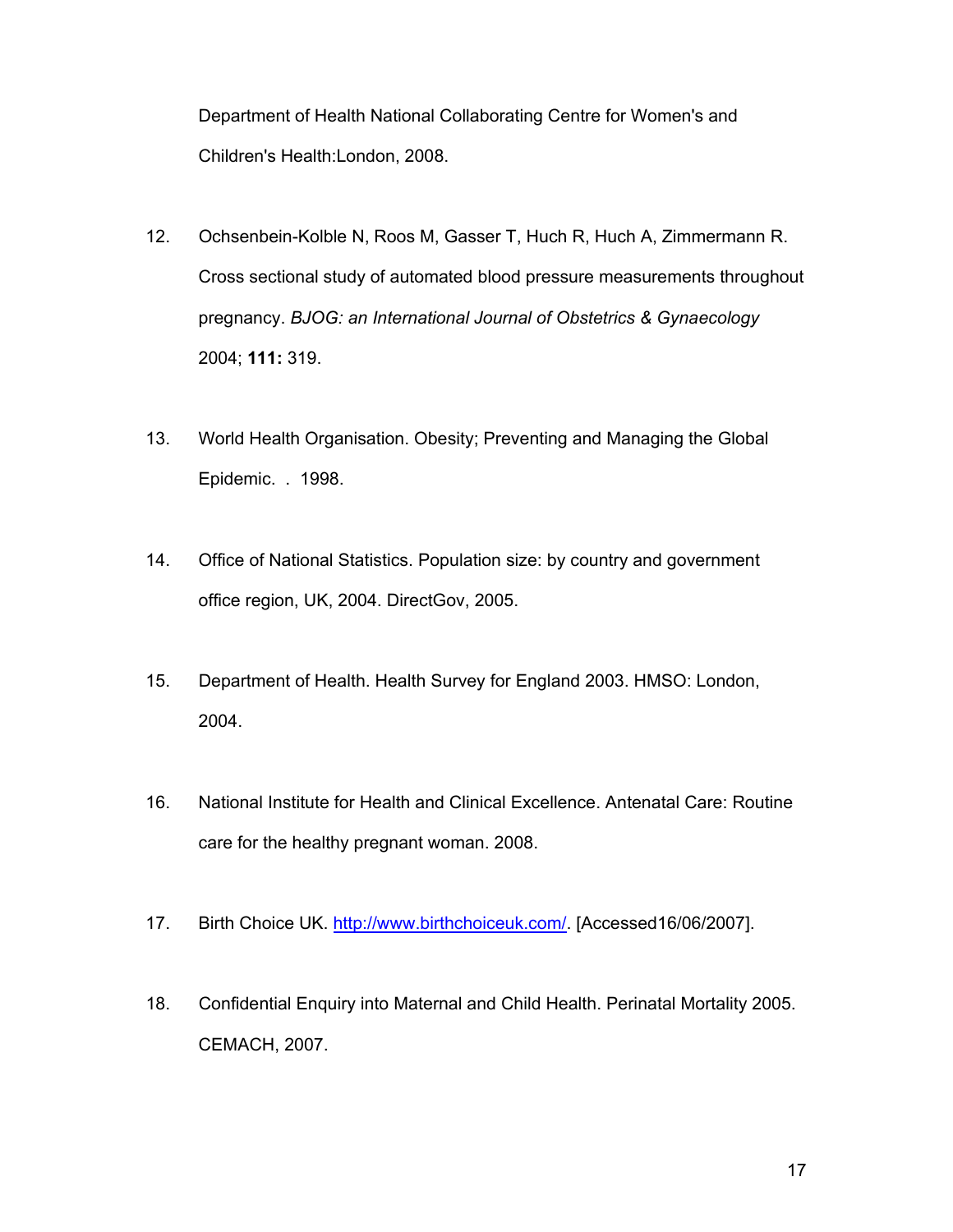- 19. Morris S. The impact of obesity on employment in England. Tanaka Business School, 2004.
- 20. Department of Health. Health Survey for England 2004. HMSO: London, 2005.
- 21. Hollmann M, Runnebaum B, Gerhard I. Impact of waist-hip-ratio and bodymass-index on hormonal and metabolic parameters in young, obese women. *International Journal of Obesity* 1997; **21:** 476-483.
- 22. Information Centre. Statistics on Obesity, Physical Activity and Diet: England, 2006. In: Government Statistical Service (ed). The Information Centre, 2006.
- 23. Gore SA, Brown DM, Smith West D. The role of postpartum weight retention in obesity among women: A review of the evidence. *The Annals of Behavioural Medicine* 2003; **26:** 149-159.
- 24. Siega-Riz AM, Evenson KR, Dole N. Pregnancy-related weight gain a link to obesity? *Nutrition Reviews* 2004; **62:** S105-111.
- 25. Gunderson EP, Abrams B. Epidemiology of Gestational Weight Gain and Body Weight Changes After Pregnancy. *Epidemiologic Reviews* 2000; **22:** 261-274.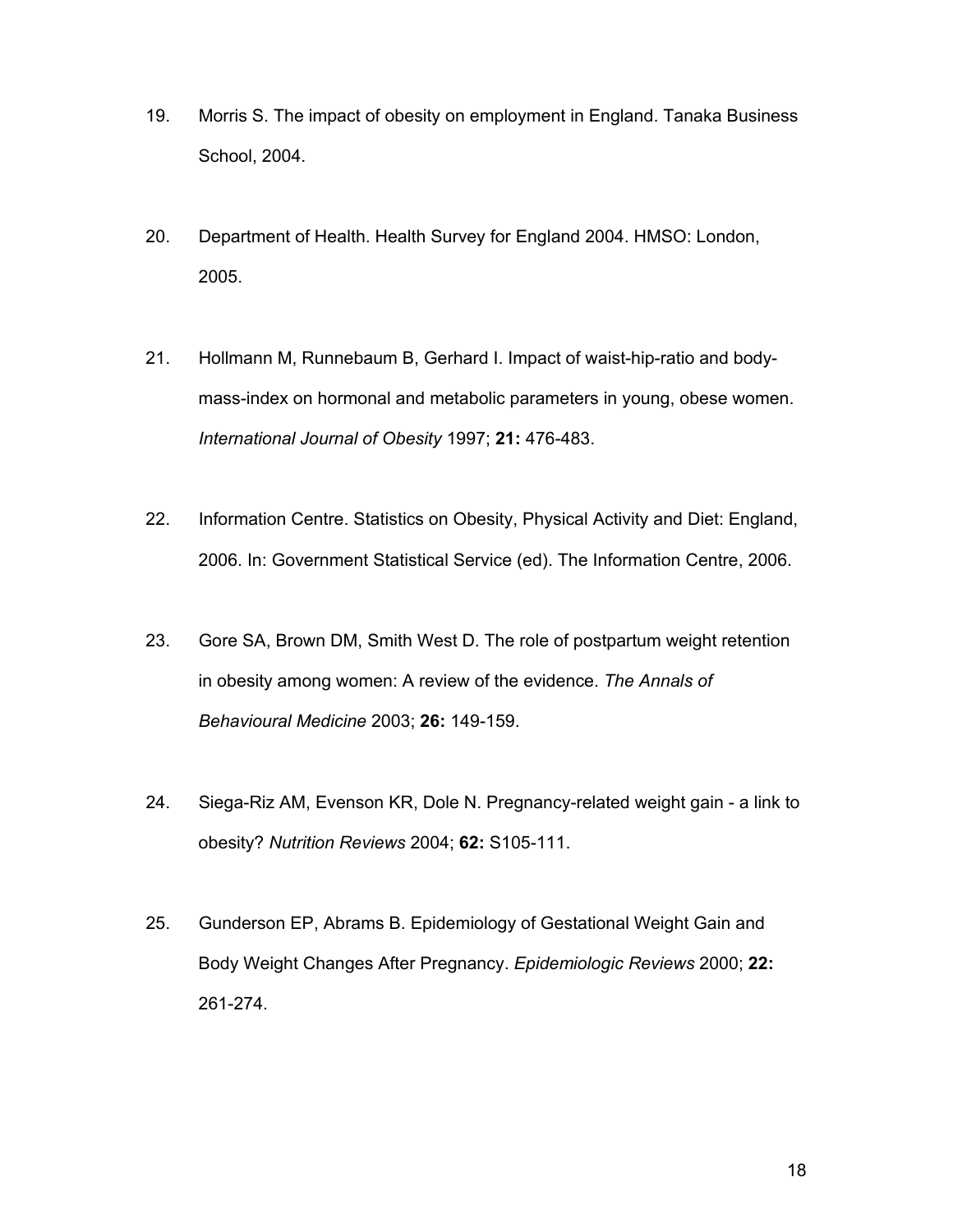## **Figures and Tables**

Figure 1 Change in Maternal First Trimester BMI between 1989 and 2007 in a Population of 619 323 Deliveries

Figure 2 Trends in Incidence of Maternal Obesity and the Prevalence of Obesity in Women of Childbearing Age (16–44 years) in England's General Population

Figure 3 Map of Geographical Distribution of Maternal First Trimester Obesity in England using GOR Boundaries $<sup>1</sup>$ </sup>

Figure 3 Foot Notes: \* Including data from 32 maternity units for 2007 deliveries, and 2 maternity units for 2006 deliveries where 2007 data was not available \*\*No data provided for East Midlands, the proportion was modelled based on the HSE 2006 data for women and GOR, and the differences in proportions for all other GOR's pregnancy data compared to the HSE data

 $^1$  The map was produced by the North East Public Health Observatory

Table 1 Maternal Characteristics of a Nationally Representative Sample of 619 323 Deliveries between 1989 and 2007 in England

Table 2 Distribution of Maternal First Trimester BMI Group by Year

Table 3 Comparison of the GOR Obesity Rates for the General Population of Women and Maternal First Trimester Obesity Rates for the Study Sample

Table 4 Adjusted Regression Analyses for Demographic Inequalities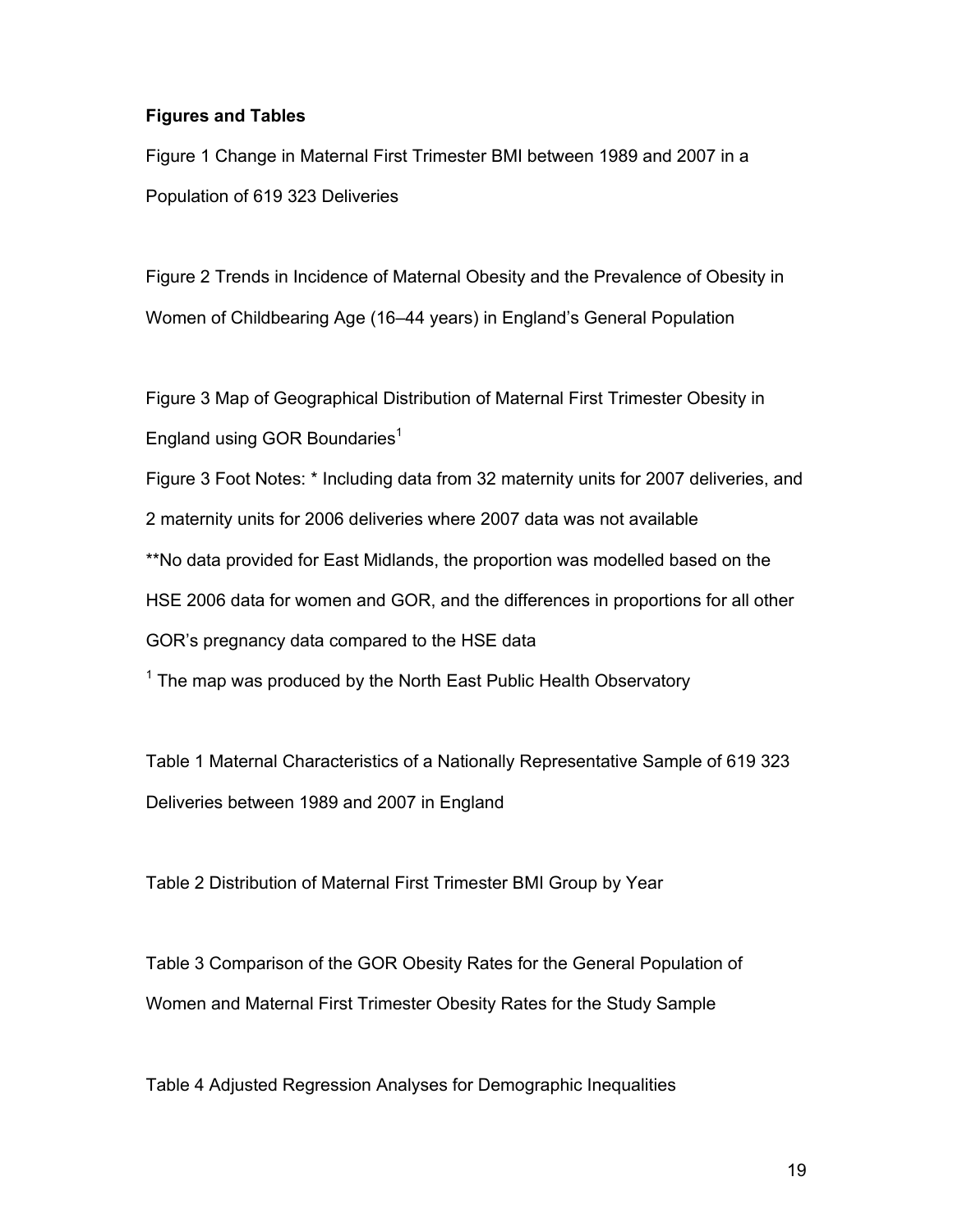Table 1 Maternal Characteristics of a Nationally Representative Sample of 619 323 Deliveries between 1989 and 2007 in England

|                                             | <b>Total</b><br>$(n=619, 323)$ |     | <b>Underweight</b><br>BMI ( $\text{kg/m}^2$ )<br>< 18.5<br>$(n=31,021)$ |                  | <b>Ideal</b><br>BMI ( $kg/m2$ )<br>18.5-24.9<br>$(n=353,327)$ |                  | Overweight<br>BMI ( $kg/m2$ )<br>25-29.9 |           | <b>Obese</b><br><b>BMI</b> (kg/m <sup>2</sup> ) BMI (kg/m <sup>2</sup> ) BMI (kg/m <sup>2</sup> )<br>$>30$<br>$(n= 153, 574)$ $(n= 81, 401)$ $(n= 53, 563)$ $(n= 19, 213)$ |                   | <b>Moderately</b><br><b>Obese</b><br>30-34.9 |                  | <b>Severely</b><br><b>Obese</b><br>35-39.9 |                  | <b>Morbidly</b><br><b>Obese</b><br><b>BMI</b><br>(kg/m <sup>2</sup> )<br>40-49.9<br>$(n=7,969)$ |                  | <b>Super</b><br><b>Morbidly</b><br><b>Obese</b><br><b>BMI</b><br>(kg/m <sup>2</sup> )<br>$>50$<br>$(n=656)$ |                  |
|---------------------------------------------|--------------------------------|-----|-------------------------------------------------------------------------|------------------|---------------------------------------------------------------|------------------|------------------------------------------|-----------|----------------------------------------------------------------------------------------------------------------------------------------------------------------------------|-------------------|----------------------------------------------|------------------|--------------------------------------------|------------------|-------------------------------------------------------------------------------------------------|------------------|-------------------------------------------------------------------------------------------------------------|------------------|
| Maternal Age (mean, SD)                     | 28.7                           |     | 26.3                                                                    | 6.1              | 28.6                                                          | 6.0              | 29.3                                     | 5.8       | 29.3                                                                                                                                                                       | 5.8               | 29.2                                         | 61               | 29.3                                       | 5.7              | 29.5                                                                                            |                  | $5.\overline{6}$ 30.2                                                                                       | $\overline{5.9}$ |
| Parity (mean, SD)                           | 1.1                            |     | 1.0                                                                     | 1.2              | 1.0                                                           | $\overline{1.2}$ | 1.2                                      | 1.3       | 1.4                                                                                                                                                                        | 1.4               | $\overline{1.3}$                             |                  | 1.4                                        | 1.4              | 1.5                                                                                             | 1.4              | 1.5                                                                                                         | 1.5              |
| Ethnic Group (n, %)                         |                                |     |                                                                         |                  |                                                               |                  |                                          |           |                                                                                                                                                                            |                   |                                              |                  |                                            |                  |                                                                                                 |                  |                                                                                                             |                  |
| White                                       | 447423 83.2                    |     | 20651                                                                   | 4.6              | 254883                                                        | 57.0             | 110566                                   | 24.7      | 61323                                                                                                                                                                      | 13.7              | 39627                                        | 8.9              | 14814                                      | 3.3              | 6363                                                                                            | 1.4              | 519                                                                                                         | 0.1              |
| Asian or Asian British                      | 50738                          | 9.4 | 4181                                                                    | 8.2              | 28320                                                         | 55.8             | 12967                                    | 25.6      | 5270                                                                                                                                                                       | 10.4              | 3905                                         | 7.7              | 1043                                       | 2.1              | 300                                                                                             | 0.6              | $\overline{22}$                                                                                             | $\overline{0.0}$ |
| <b>Black or Black British</b>               | 22525                          | 4.2 | $\overline{977}$                                                        | 4.3              | 9639                                                          | 42.8             |                                          | 7273 32.3 | 4636                                                                                                                                                                       | 20.6              | 3121                                         | 13.9             | 1048                                       | 4.7              | 434                                                                                             | 1.9              | 33                                                                                                          | 0.1              |
| Mixed                                       | 5962                           | 1.1 | 430                                                                     | 7.2              | 3376                                                          | 56.6             |                                          | 1400 23.5 | 756                                                                                                                                                                        | 12.7              | 491                                          | 8.2              | 178                                        | $\overline{3.0}$ | 74                                                                                              | 1.2              | 13                                                                                                          | 0.2              |
| Chinese or Other Ethnic Group               | 11394                          | 2.1 | 1046                                                                    | $\overline{9.2}$ | 7144                                                          | 62.7             |                                          | 2334 20.5 | 870                                                                                                                                                                        | 7.6               | 639                                          | 5.6              | 145                                        | 1.3              | 76                                                                                              | 0.7              | 10                                                                                                          | 0.1              |
| Employment Category* (n, %)                 |                                |     |                                                                         |                  |                                                               |                  |                                          |           |                                                                                                                                                                            |                   |                                              |                  |                                            |                  |                                                                                                 |                  |                                                                                                             |                  |
| Employed 262504 42.4                        |                                |     | 10035                                                                   | 3.8              | 149861                                                        | 57.1             |                                          |           | 67400 25.7 35208                                                                                                                                                           | 13.4              | 23315                                        | 8.9              | 8288                                       | 3.2              | 3356                                                                                            | 1.3              | 249                                                                                                         | 0.1              |
| Not Employed                                | 44411                          | 7.2 | 3549                                                                    | $\overline{8.0}$ | 25034                                                         | 56.4             | 9747                                     | 21.9      | 6081                                                                                                                                                                       | 13.7              | 3887                                         | 8.8              | 1486                                       | $\overline{3.3}$ | 644                                                                                             | 1.5              | 64                                                                                                          | 0.1              |
| <b>Higher Education</b>                     | 8042                           | 1.3 | 539                                                                     | 6.7              | 4654                                                          | 57.9             |                                          | 1876 23.3 | 973                                                                                                                                                                        | 12.1              | 666                                          | 8.3              | 220                                        | 2.7              | 80                                                                                              | 1.0              | $\overline{7}$                                                                                              | 0.1              |
| School Age/Education Under 18 yrs           | 5087                           | 0.8 | 635                                                                     | 12.5             | 3563                                                          | 70.0             |                                          | 665 13.1  | $\overline{224}$                                                                                                                                                           | 4.4               | 160                                          | $\overline{3.1}$ | 50                                         | 1.0              | 13                                                                                              | $\overline{0.3}$ |                                                                                                             | $\overline{0.0}$ |
| Housewife/Carer                             | 92892 15.0                     |     | 5773                                                                    | 6.2              | 49790                                                         | 53.6             |                                          |           | 23205 25.0 14124                                                                                                                                                           | 15.2              | 9017                                         | $\overline{9.7}$ | 3421                                       | $\overline{3.7}$ | 1554                                                                                            | 1.7              | 132                                                                                                         | $\overline{0.1}$ |
| Deprivation Quintile (n, %)                 |                                |     |                                                                         |                  |                                                               |                  |                                          |           |                                                                                                                                                                            |                   |                                              |                  |                                            |                  |                                                                                                 |                  |                                                                                                             |                  |
| 1 Most Deprived 136368 22.9                 |                                |     | 8204                                                                    | 6.0              | 71171                                                         | 52.2             | 34604                                    |           | 25.4 22389                                                                                                                                                                 | 16.4              | 14262                                        | 10.5             | 5539                                       | 4.1              | 2371                                                                                            | 1.7              | 217                                                                                                         | 0.2              |
|                                             | 2 119606 20.1                  |     | 6373                                                                    | $\overline{5.3}$ | 64566                                                         | 54.0             | 30821                                    |           | 25.8 17846                                                                                                                                                                 |                   | 14.9 11391                                   | 9.5              | 4379                                       | $\overline{3.7}$ | 1922                                                                                            | 1.6              | 154                                                                                                         | 0.1              |
|                                             | 3 110026 18.5                  |     | 5249                                                                    | 4.8              | 62419                                                         | 56.7             | 27715                                    |           | 25.2 14643                                                                                                                                                                 | 13.3              | 9813                                         | $\overline{8.9}$ | 3364                                       | $\overline{3.1}$ | 1362                                                                                            | 1.2              | 104                                                                                                         | 0.1              |
|                                             | 104074 17.5                    |     | 4578                                                                    | 4.4              | 62030                                                         | 59.6             | 25548                                    |           | 24.5 11918                                                                                                                                                                 | $\overline{11.5}$ | 8006                                         | 7.7              | 2721                                       | $\overline{2.6}$ | 1098                                                                                            | 1.1              | 93                                                                                                          | 0.1              |
| 5 Least Deprived                            | 125450 21.1                    |     | 5381                                                                    | 4.3              | 78077                                                         | 62.2             | 29511                                    |           | 23.5 12481                                                                                                                                                                 | 9.9               | 8613                                         | 6.9              | 2728                                       | $\overline{2.2}$ | 1064                                                                                            | 0.8              | $\overline{76}$                                                                                             | 0.1              |
| <b>Gestation Week at Booking (mean, SD)</b> | 14.0                           | 6.4 | 19.3                                                                    | 10.3             | 14.0                                                          | 6.1              | 13.6                                     | 5.8       | 13.1                                                                                                                                                                       | 5.5               | 13.2                                         | 6                | 13.0                                       | $\overline{5.5}$ | 12.8                                                                                            | 5.4              | 13.0                                                                                                        | 6.4              |
| Late Booking >13 weeks (n, %)               |                                |     |                                                                         |                  |                                                               |                  |                                          |           |                                                                                                                                                                            |                   |                                              |                  |                                            |                  |                                                                                                 |                  |                                                                                                             |                  |
|                                             | No 355618 57.4                 |     | 11861                                                                   |                  | 38.2 202467                                                   | 57.3             |                                          |           | 90414 58.9 50876 62.5 33138 61.9 12136 63.2 5174 64.9 428                                                                                                                  |                   |                                              |                  |                                            |                  |                                                                                                 |                  |                                                                                                             | 65.2             |
|                                             | Yes 263705 42.6                |     | 19160                                                                   | 61.8             | 150860                                                        | 42.7             |                                          |           | 63160 41.1 30525 37.5 20425 38.1                                                                                                                                           |                   |                                              |                  |                                            |                  | 7077 36.8 2795 35.1                                                                             |                  | 228                                                                                                         | 34.8             |

\*Employment data not provided by 3 maternity units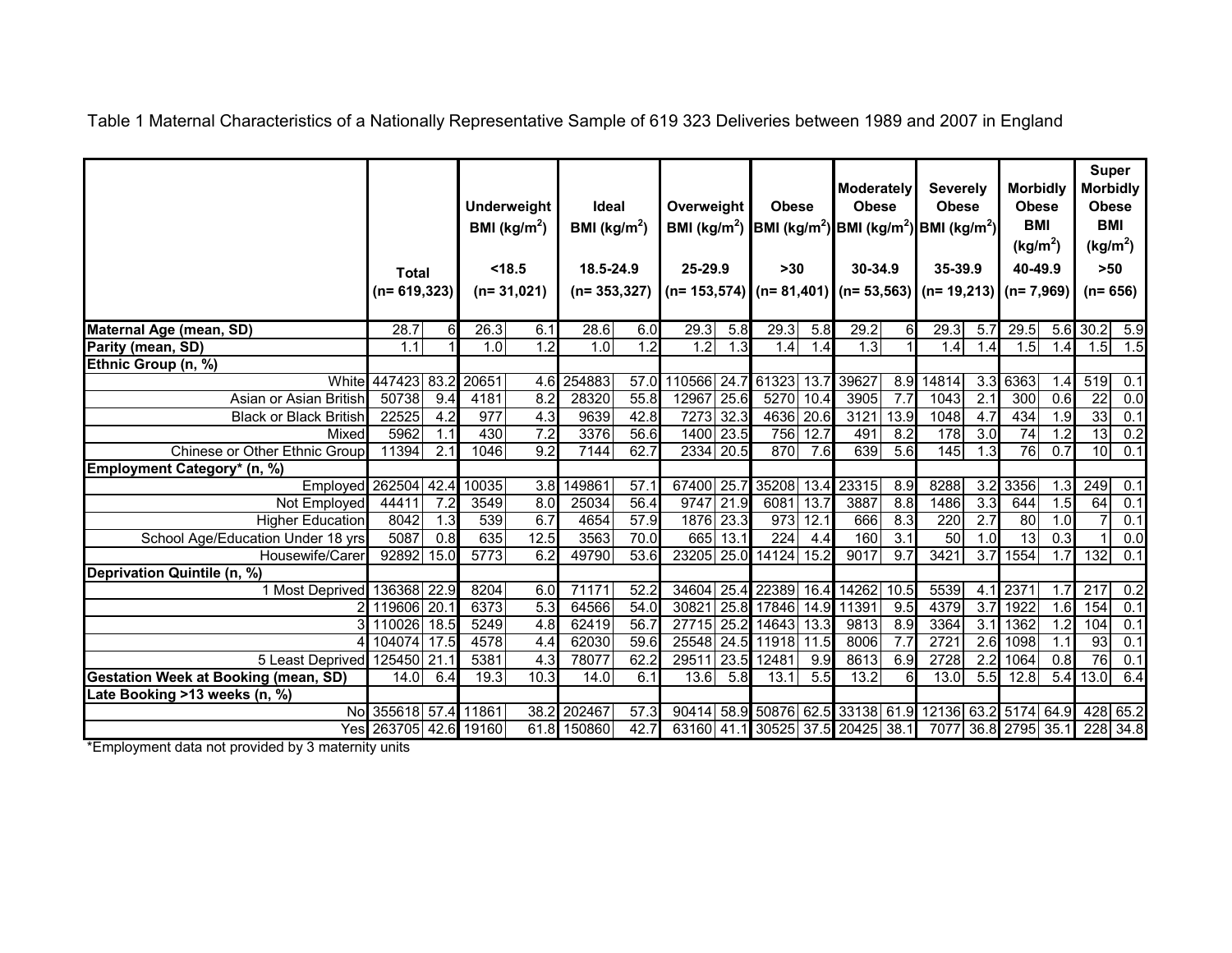

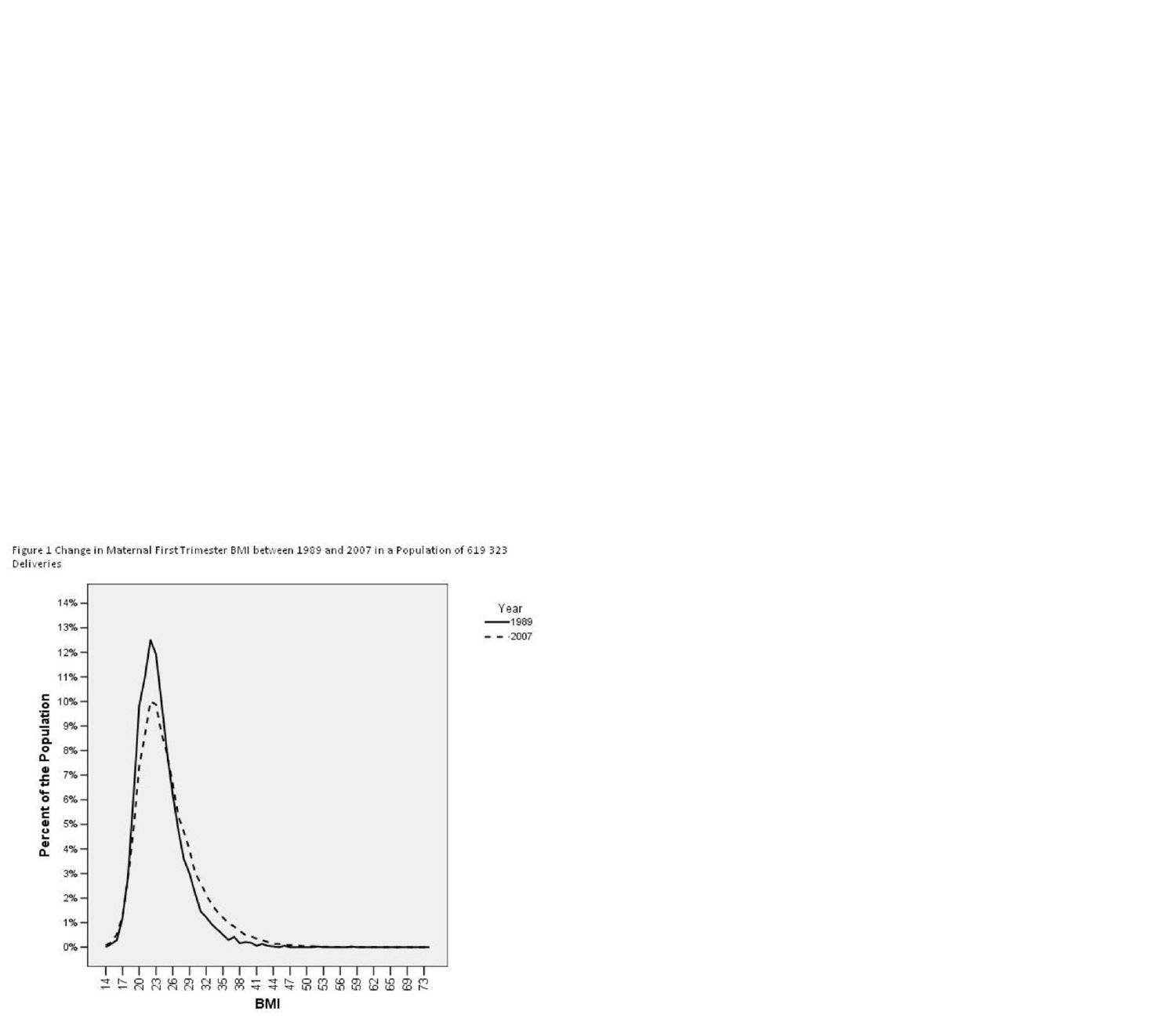|                   |                                   |            |                                                 |                                                      |                                            | Percent                                          |                                                                           |                                                                 |                                                                 |                                                                           |
|-------------------|-----------------------------------|------------|-------------------------------------------------|------------------------------------------------------|--------------------------------------------|--------------------------------------------------|---------------------------------------------------------------------------|-----------------------------------------------------------------|-----------------------------------------------------------------|---------------------------------------------------------------------------|
| Year              | <b>Maternity</b><br>Units (n)     | Sample (n) | <b>Underweight</b><br>BMI ( $kg/m2$ )<br>< 18.5 | <b>Ideal</b><br>BMI ( $\text{kg/m}^2$ )<br>18.5-24.9 | Overweight<br>BMI ( $kg/m2$ )<br>25.0-29.9 | <b>Obese</b><br>BMI ( $\text{kg/m}^2$ )<br>>30.0 | <b>Moderately</b><br><b>Obese</b><br>BMI ( $\text{kg/m}^2$ )<br>30.0-34.9 | <b>Severely</b><br><b>Obese</b><br>BMI ( $kg/m2$ )<br>35.0-39.9 | <b>Morbidly</b><br><b>Obese</b><br>BMI ( $kg/m2$ )<br>40.0-49.9 | <b>Super</b><br><b>Morbidly</b><br><b>Obese</b><br>BMI $(kg/m2)$<br>>50.0 |
| 1989              | 1                                 | 3773       | 4.51                                            | 65.62                                                | 22.32                                      | 7.55                                             | 5.65                                                                      | 1.43                                                            | 0.42                                                            | 0.05                                                                      |
| 1990              | $\overline{2}$                    | 6092       | 4.63                                            | 66.15                                                | 22.28                                      | 6.94                                             | 5.11                                                                      | 1.46                                                            | 0.34                                                            | 0.03                                                                      |
| 1991              | 4                                 | 13029      | 4.27                                            | 65.48                                                | 21.97                                      | 8.29                                             | 5.74                                                                      | 1.99                                                            | 0.51                                                            | 0.05                                                                      |
| 1992              | 4                                 | 12687      | 4.43                                            | 63.86                                                | 23.01                                      | 8.70                                             | 6.19                                                                      | 1.79                                                            | 0.66                                                            | 0.06                                                                      |
| 1993              | 5                                 | 15775      | 4.10                                            | 62.70                                                | 23.87                                      | 9.33                                             | 6.61                                                                      | 1.94                                                            | 0.75                                                            | 0.03                                                                      |
| 1994              | 5                                 | 15664      | 3.88                                            | 61.33                                                | 24.80                                      | 10.00                                            | 6.93                                                                      | 2.32                                                            | 0.74                                                            | 0.01                                                                      |
| 1995              | 6                                 | 16160      | 4.44                                            | 61.53                                                | 23.90                                      | 10.12                                            | 6.92                                                                      | 2.33                                                            | 0.79                                                            | 0.07                                                                      |
| 1996              | 6                                 | 16371      | 4.83                                            | 61.87                                                | 23.07                                      | 10.24                                            | 6.98                                                                      | 2.25                                                            | 0.98                                                            | 0.04                                                                      |
| 1997              | 6                                 | 16580      | 4.89                                            | 61.87                                                | 23.03                                      | 10.22                                            | 6.89                                                                      | 2.49                                                            | 0.79                                                            | 0.04                                                                      |
| 1998              | 6                                 | 16359      | 5.09                                            | 61.06                                                | 23.52                                      | 10.34                                            | 7.00                                                                      | 2.34                                                            | 0.96                                                            | 0.05                                                                      |
| 1999              | 6                                 | 16253      | 5.17                                            | 59.88                                                | 24.32                                      | 10.64                                            | 7.27                                                                      | 2.41                                                            | 0.87                                                            | 0.09                                                                      |
| 2000              | 14                                | 24964      | 5.76                                            | 58.65                                                | 24.13                                      | 11.46                                            | 7.72                                                                      | 2.71                                                            | 0.97                                                            | 0.07                                                                      |
| 2001              | 15                                | 28356      | 6.01                                            | 57.93                                                | 24.14                                      | 11.92                                            | 7.95                                                                      | 2.76                                                            | 1.15                                                            | 0.06                                                                      |
| 2002              | 17                                | 35311      | 6.18                                            | 56.55                                                | 24.56                                      | 12.71                                            | 8.42                                                                      | 3.01                                                            | 1.21                                                            | 0.07                                                                      |
| 2003              | 21                                | 54040      | 4.74                                            | 56.53                                                | 25.09                                      | 13.64                                            | 9.10                                                                      | 3.07                                                            | 1.38                                                            | 0.10                                                                      |
| 2004              | 24                                | 65601      | 4.94                                            | 55.27                                                | 25.34                                      | 14.44                                            | 9.33                                                                      | 3.47                                                            | 1.52                                                            | 0.12                                                                      |
| 2005              | 26                                | 77169      | 4.94                                            | 54.83                                                | 25.59                                      | 14.64                                            | 9.48                                                                      | 3.55                                                            | 1.48                                                            | 0.13                                                                      |
| 2006              | 29                                | 86628      | 5.09                                            | 55.06                                                | 25.07                                      | 14.77                                            | 9.55                                                                      | 3.50                                                            | 1.58                                                            | 0.14                                                                      |
| 2007              | 32                                | 98511      | 4.93                                            | 53.58                                                | 25.88                                      | 15.61                                            | 10.01                                                                     | 3.81                                                            | 1.61                                                            | 0.18                                                                      |
| Total             | 34                                | 619323     | 5.01                                            | 57.05                                                | 24.80                                      | 13.14                                            | 8.65                                                                      | 3.10                                                            | 1.29                                                            | 0.11                                                                      |
|                   | <b>CHI Squared Test for Trend</b> |            | 33.4                                            | 2698.4                                               | 252.0                                      | 2721.4                                           | 118.0                                                                     | 18.6                                                            | 90.0                                                            | 39.9                                                                      |
| p value $(1 d.f)$ |                                   |            | < 0.001                                         | < 0.001                                              | < 0.001                                    | < 0.001                                          | < 0.001                                                                   | < 0.001                                                         | < 0.001                                                         | < 0.001                                                                   |

Table 2 Distribution of Maternal First Trimester BMI Group by Year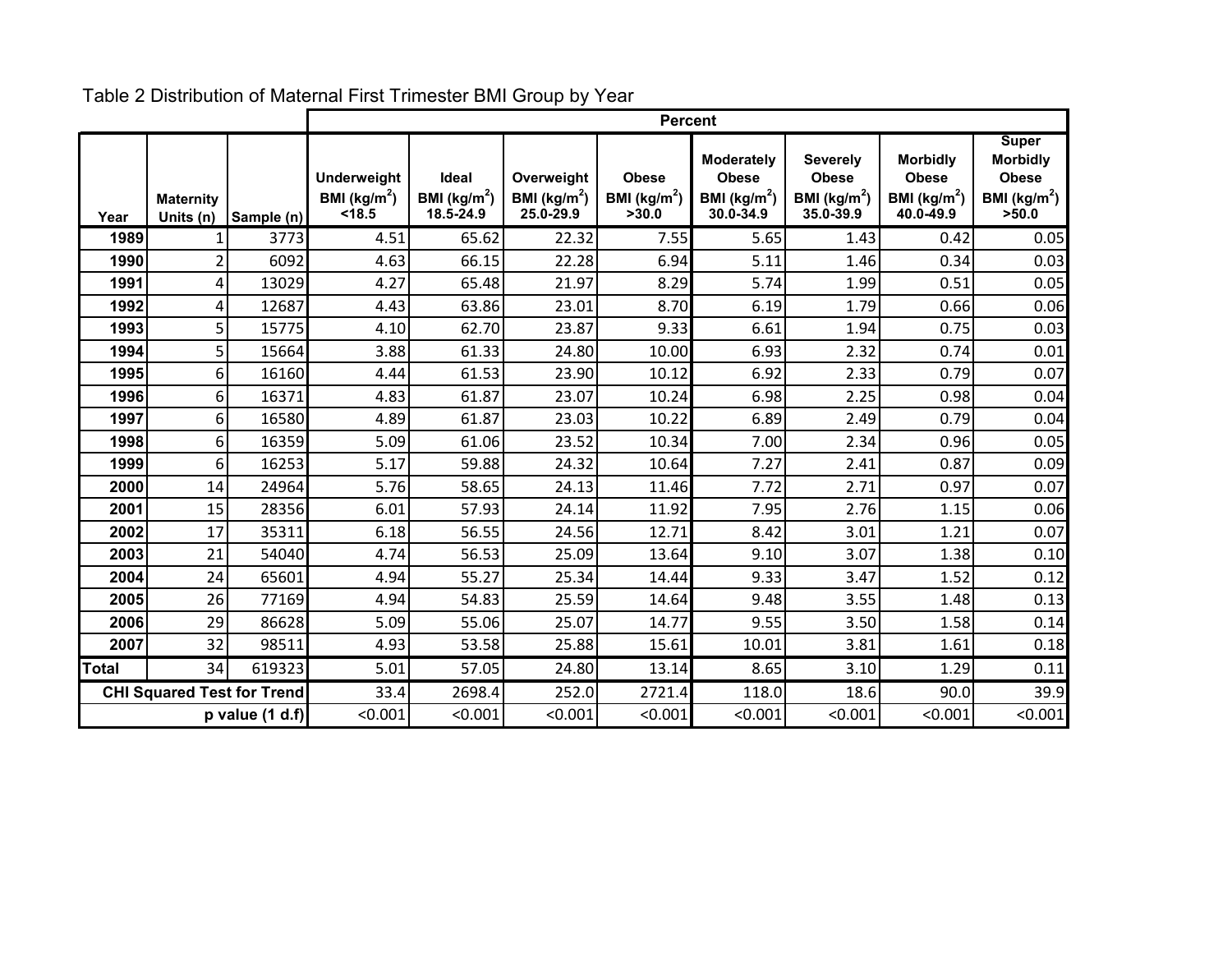Figure 2 Trends in Incidence of Maternal Obesity and the Prevalence of Obesity in Women of Childbearing Age (16–44 years) in England's General Population

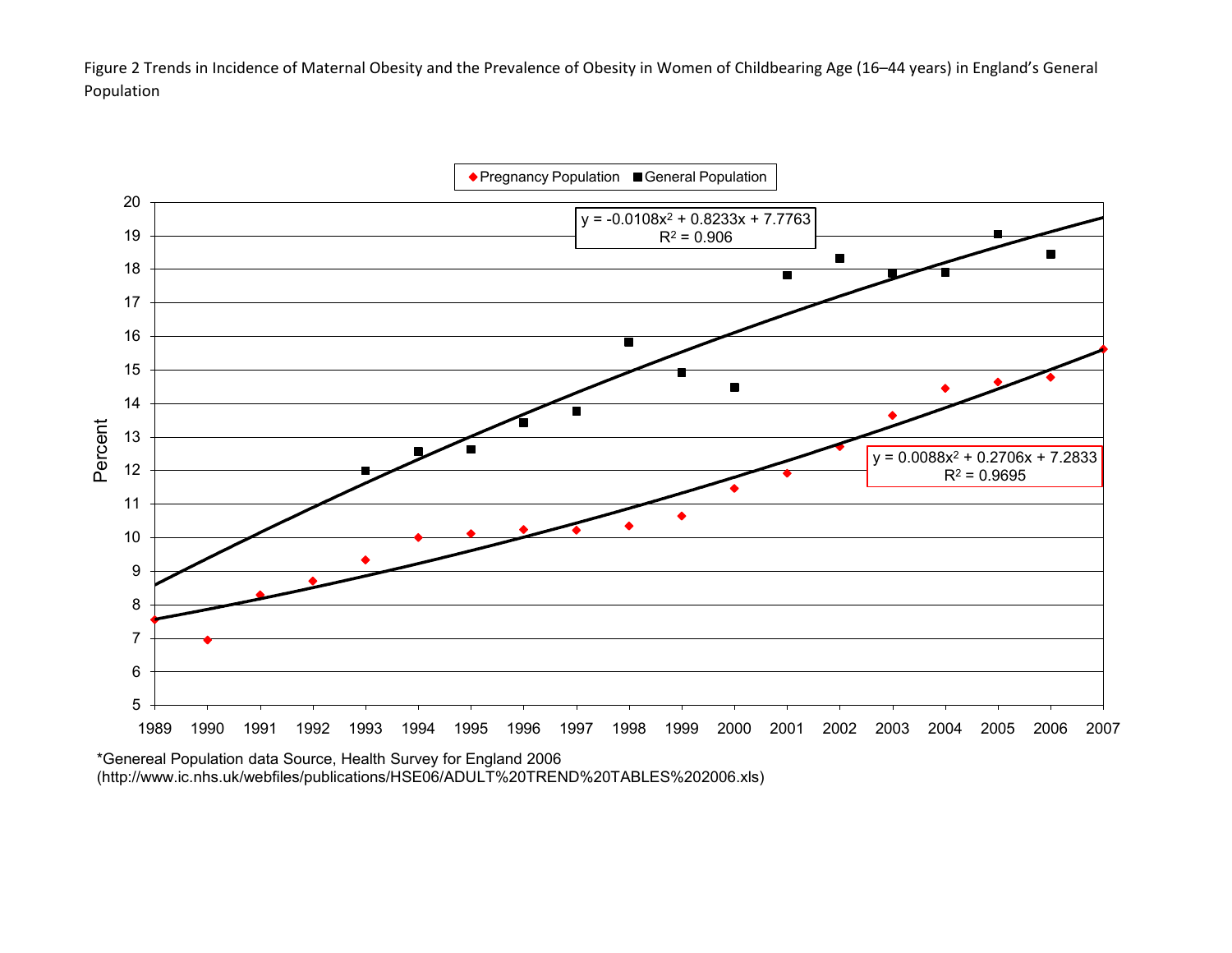Table 3 Comparison of the GOR Obesity Rates for the General Population of Women and Maternal First Trimester Obesity Rates for the Study Sample

|            |                        | % Obese               |                   |                   |
|------------|------------------------|-----------------------|-------------------|-------------------|
|            |                        | women in              | $\%$              | <b>Difference</b> |
|            |                        | the                   | Obese             | in                |
|            |                        | general<br>population | pregnant<br>women | proportion<br>(%) |
|            |                        |                       |                   |                   |
| <b>GOR</b> | Region                 | <b>HSE 2006</b>       | 2007*             |                   |
| Code       | <b>ENGLAND</b>         | 23                    | 15.6              | 7.4               |
| F          | <b>West Midlands</b>   | 29                    | 21.6              | 7.4               |
| D          | Yorkshire & the Humber | 24                    | 18.2              | 5.8               |
| A          | North East             | 28                    | 17.3              | 10.7              |
| G          | East                   | 24                    | 15.8              | 8.2               |
| В          | North West             | 22                    | 15.7              | 6.3               |
| Κ          | South West             | 23                    | 15.6              | 7.4               |
| J          | South East             | 24                    | 13.8              | 10.2              |
| н          | London                 | 20                    | 13.3              | 6.7               |
| E          | East Midlands          | 27                    | no data           | no data           |

\*2006 for 2 NHS Trusts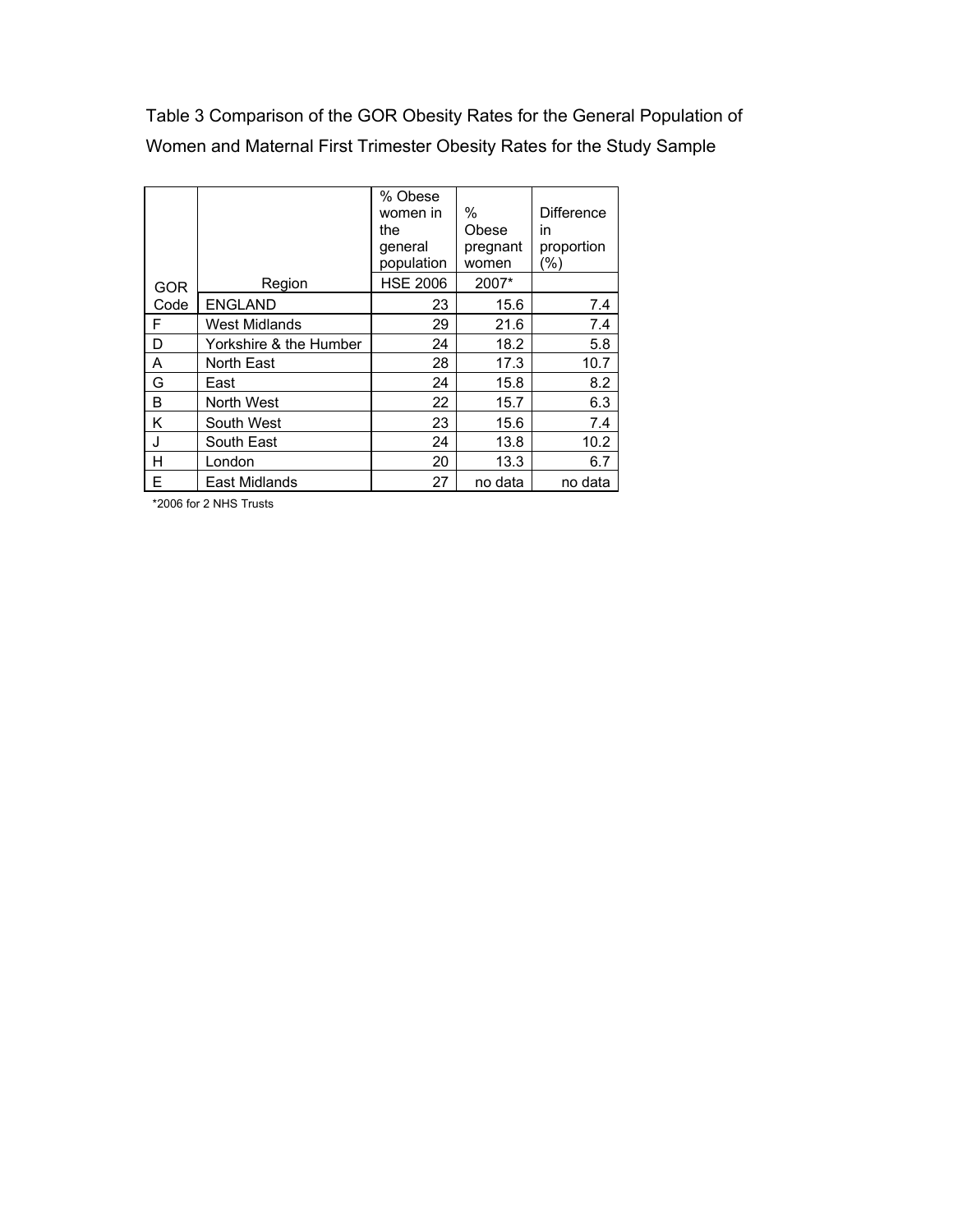Figure 3 Map of Geographical Distribution of Maternal First Trimester Obesity in England using GOR Boundaries 1



\* Including data from 32 maternity units for 2007 deliveries, and 2 maternity units for 2006 deliveries where 2007 data was not available

\*\*No data provided for East Midlands, the proportion was modelled based on the HSE 2006 data for women and GOR, and the differences in proportions for all other GOR's pregnancy data compared to the HSE data

1 The map was produced by the North East Public Health Observatory